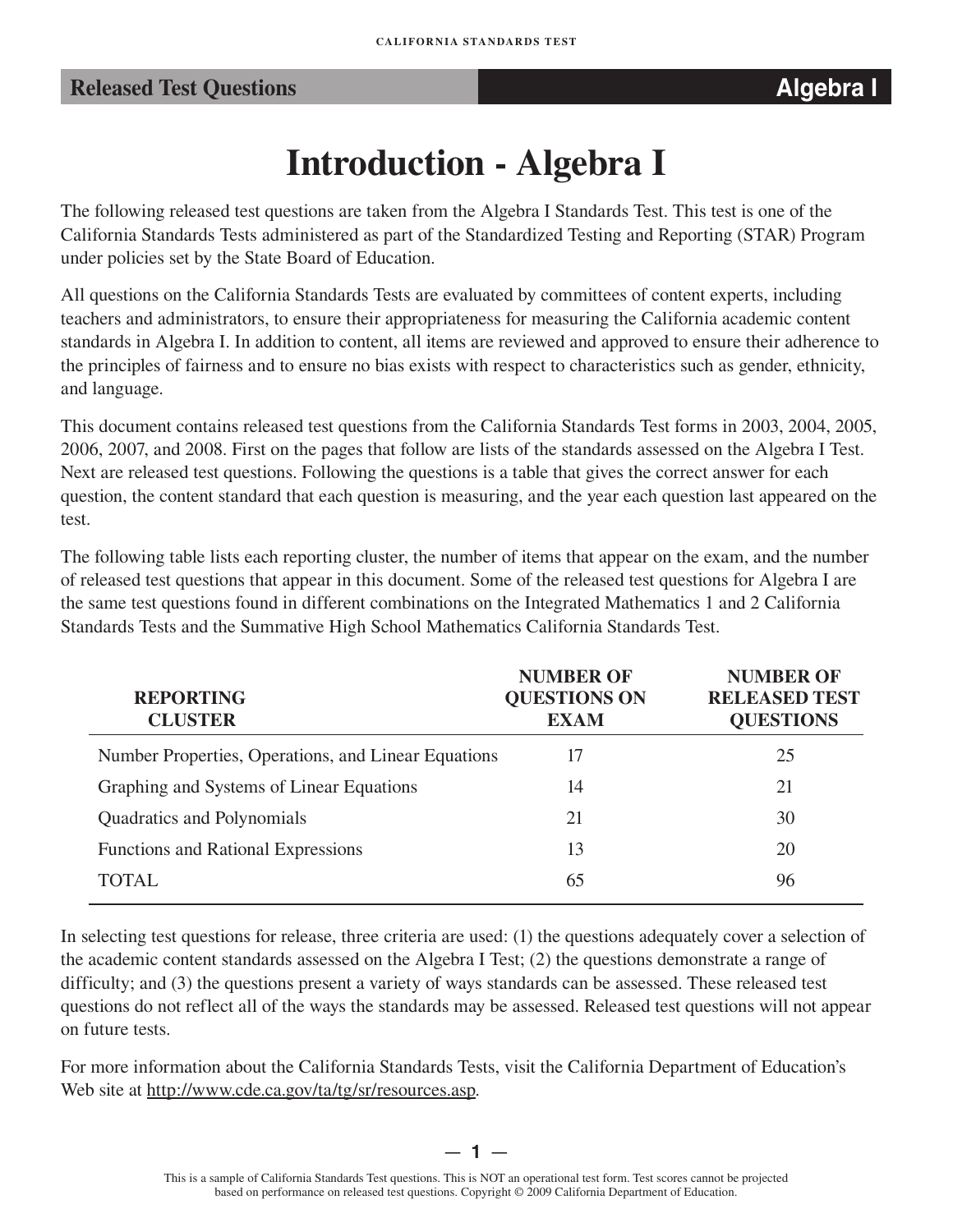### **THE NUMBER PROPERTIES, OPERATIONS, AND LINEAR EQUATIONS REPORTING CLUSTER**

The following 11 California content standards are included in the Number Properties, Operations, and Linear Equations reporting cluster and are represented in this booklet by 25 test questions. These questions represent only some ways in which these standards may be assessed on the Algebra I California Mathematics Standards Test.

| Algebra I               |                                                                                                                                                                                                                      |
|-------------------------|----------------------------------------------------------------------------------------------------------------------------------------------------------------------------------------------------------------------|
| <b>Standard Set 1.0</b> | Students identify and use the arithmetic properties of subsets of integers<br>and rational, irrational, and real numbers, including closure properties for<br>the four basic arithmetic operations where applicable: |
| 1.1                     | Students use properties of numbers to demonstrate whether assertions are true<br>or false.                                                                                                                           |
| $2.0*$                  | Students understand and use such operations as taking the opposite, finding the<br>reciprocal, taking a root, and raising to a fractional power. They understand and<br>use the rules of exponents.                  |
| 3.0                     | Students solve equations and inequalities involving absolute values.                                                                                                                                                 |
| $4.0*$                  | Students simplify expressions prior to solving linear equations and inequalities in<br>one variable, such as $3(2x-5) + 4(x-2) = 12$ .                                                                               |
| $5.0*$                  | Students solve multistep problems, including word problems, involving linear<br>equations and linear inequalities in one variable and provide justification for<br>each step.                                        |
|                         | Standard Set 24.0 Students use and know simple aspects of a logical argument:                                                                                                                                        |
| 24.1                    | Students explain the difference between inductive and deductive reasoning and<br>identify and provide examples of each.                                                                                              |
| 24.2                    | Students identify the hypothesis and conclusion in logical deduction.                                                                                                                                                |
| 24.3                    | Students use counterexamples to show that an assertion is false and recognize<br>that a single counterexample is sufficient to refute an assertion.                                                                  |
|                         | Standard Set 25.0 Students use properties of the number system to judge the validity of<br>results, to justify each step of a procedure, and to prove or disprove<br>statements:                                     |
| 25.1                    | Students use properties of numbers to construct simple, valid arguments (direct<br>and indirect) for, or formulate counterexamples to, claimed assertions.                                                           |
| 25.2                    | Students judge the validity of an argument according to whether the properties<br>of the real number system and the order of operations have been applied<br>correctly at each step.                                 |
| 25.3                    | Given a specific algebraic statement involving linear, quadratic, or absolute value<br>expressions or equations or inequalities, students determine whether the<br>statement is true sometimes, always, or never.    |

### **CALIFORNIA CONTENT STANDARDS IN THIS REPORTING CLUSTER**

\* Denotes key standards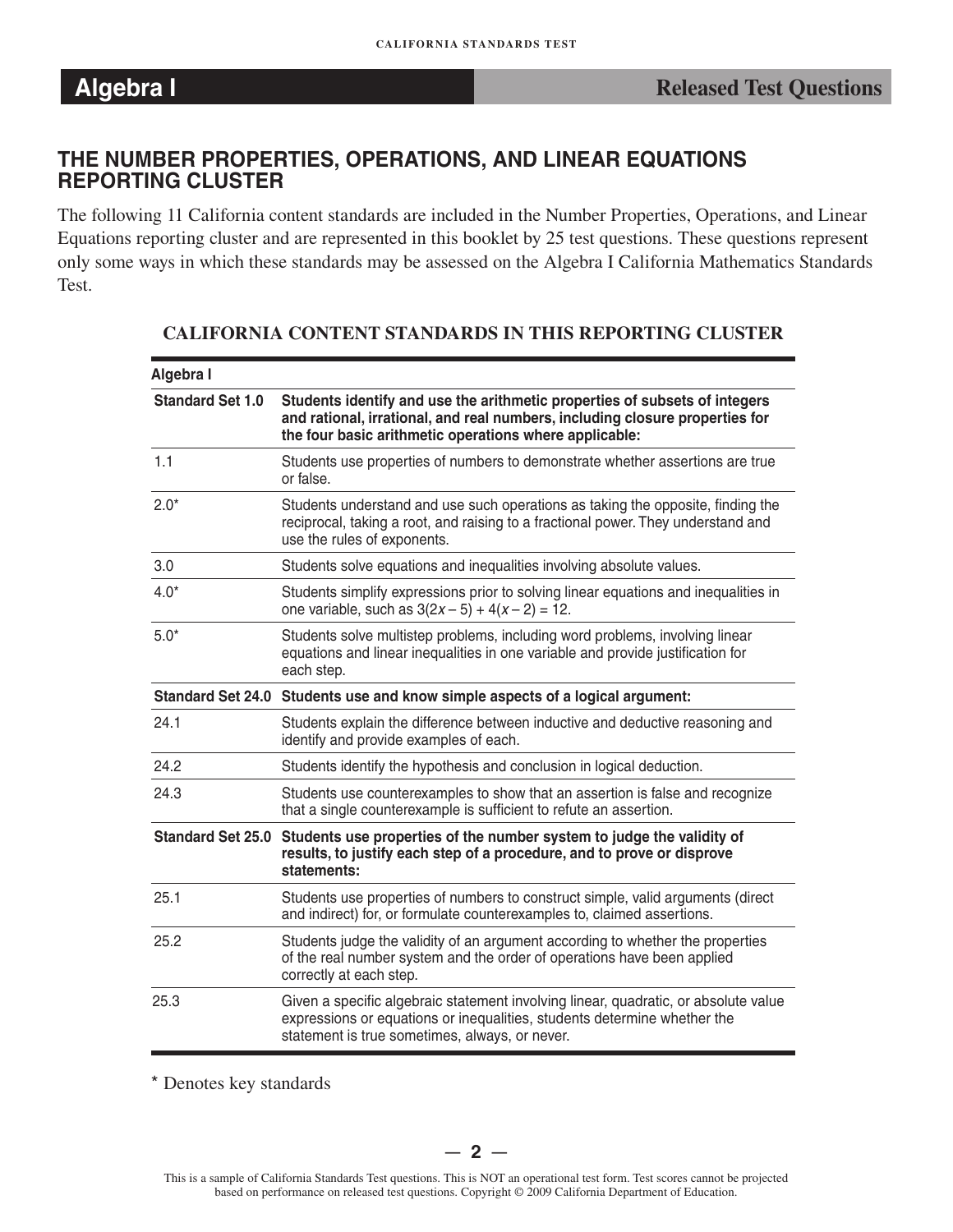## **THE GRAPHING AND SYSTEMS OF LINEAR EQUATIONS REPORTING CLUSTER**

The following four California content standards are included in the Graphing and Systems of Linear Equations reporting cluster and are represented in this booklet by 21 test questions. These questions represent only some ways in which these standards may be assessed on the Algebra I California Mathematics Standards Test.

| Algebra I |                                                                                                                                                                                                                                                         |
|-----------|---------------------------------------------------------------------------------------------------------------------------------------------------------------------------------------------------------------------------------------------------------|
| $6.0*$    | Students graph a linear equation and compute the $x$ - and $y$ -intercepts (e.g., graph<br>$2x + 6y = 4$ ). They are also able to sketch the region defined by linear inequality<br>(e.g., they sketch the region defined by $2x + 6y < 4$ ).           |
| $7.0*$    | Students verify that a point lies on a line, given an equation of the line. Students<br>are able to derive linear equations using the point-slope formula.                                                                                              |
| 8.0       | Students understand the concepts of parallel lines and perpendicular lines and<br>how those slopes are related. Students are able to find the equation of a line<br>perpendicular to a given line that passes through a given point.                    |
| $9.0*$    | Students solve a system of two linear equations in two variables algebraically and<br>are able to interpret the answer graphically. Students are able to solve a system<br>of two linear inequalities in two variables and to sketch the solution sets. |

### **CALIFORNIA CONTENT STANDARDS IN THIS REPORTING CLUSTER**

\* Denotes key standards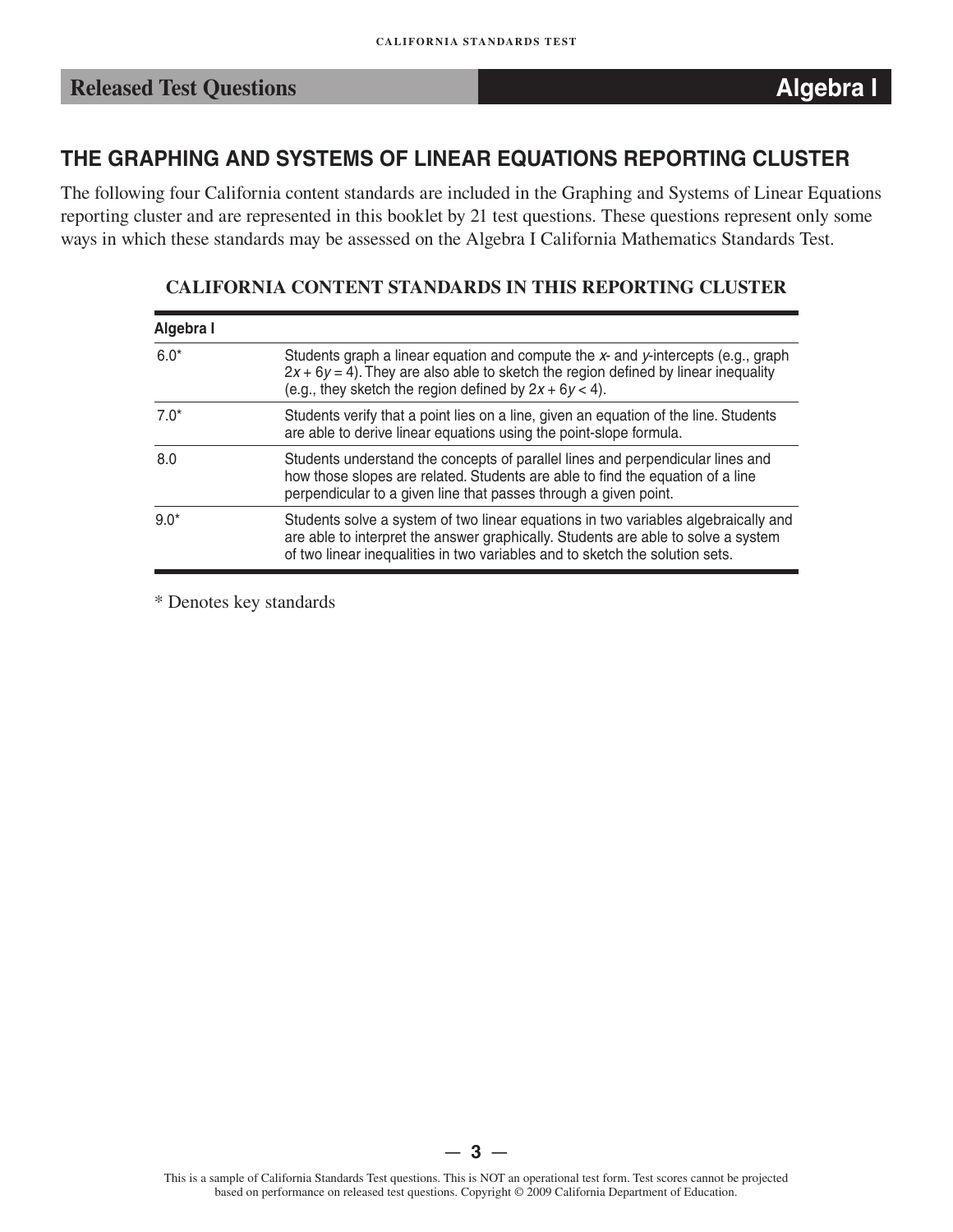## **THE QUADRATICS AND POLYNOMIALS REPORTING CLUSTER**

The following eight California content standards are included in the Quadratics and Polynomials reporting cluster and are represented in this booklet by 30 test questions. These questions represent only some ways in which these standards may be assessed on the Algebra I California Mathematics Standards Test.

| Algebra I |                                                                                                                                                                                                                                                                             |
|-----------|-----------------------------------------------------------------------------------------------------------------------------------------------------------------------------------------------------------------------------------------------------------------------------|
| $10.0*$   | Students add, subtract, multiply, and divide monomials and polynomials.<br>Students solve multistep problems, including word problems, by using these<br>techniques.                                                                                                        |
| 11.0      | Students apply basic factoring techniques to second- and simple third-degree<br>polynomials. These techniques include finding a common factor for all terms in a<br>polynomial, recognizing the difference of two squares, and recognizing perfect<br>squares of binomials. |
| $14.0*$   | Students solve a quadratic equation by factoring or completing the square.                                                                                                                                                                                                  |
| $19.0*$   | Students know the quadratic formula and are familiar with its proof by completing<br>the square.                                                                                                                                                                            |
| $20.0*$   | Students use the quadratic formula to find the roots of a second-degree<br>polynomial and to solve quadratic equations.                                                                                                                                                     |
| $21.0*$   | Students graph quadratic functions and know that their roots are the x-intercepts.                                                                                                                                                                                          |
| 22.0      | Students use the quadratic formula or factoring techniques or both to determine<br>whether the graph of a quadratic function will intersect the x-axis in zero, one, or<br>two points.                                                                                      |
| $23.0*$   | Students apply quadratic equations to physical problems, such as the motion of<br>an object under the force of gravity.                                                                                                                                                     |

**CALIFORNIA CONTENT STANDARDS IN THIS REPORTING CLUSTER** 

\* Denotes key standards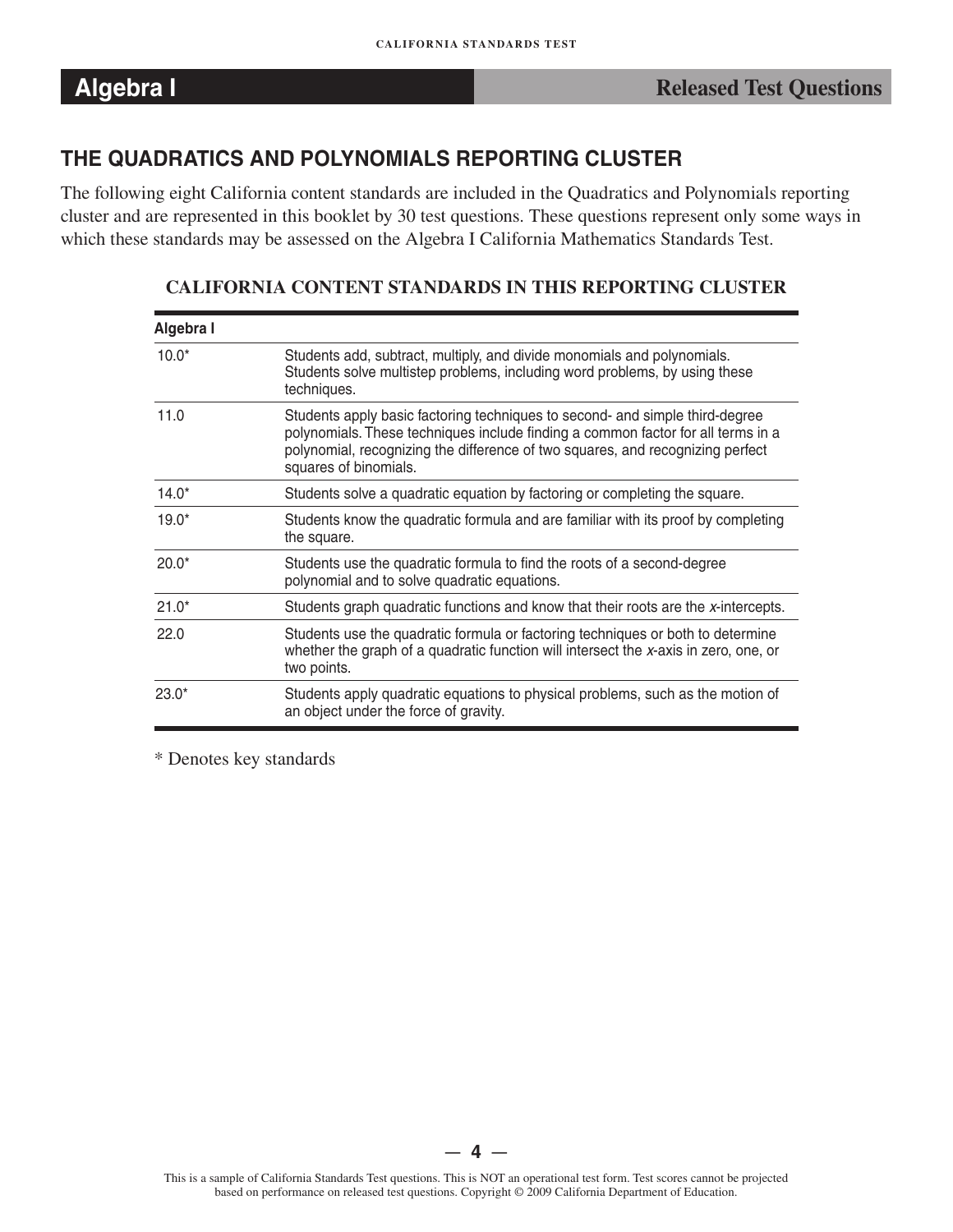## **THE FUNCTIONS AND RATIONAL EXPRESSIONS REPORTING CLUSTER**

The following six California content standards are included in the Functions and Rational Expressions reporting cluster and are represented in this booklet by 20 test questions. These questions represent only some ways in which these standards may be assessed on the Algebra I California Mathematics Standards Test.

| Algebra I |                                                                                                                                                                                                 |
|-----------|-------------------------------------------------------------------------------------------------------------------------------------------------------------------------------------------------|
| $12.0*$   | Students simplify fractions with polynomials in the numerator and denominator<br>by factoring both and reducing them to the lowest terms.                                                       |
| $13.0*$   | Students add, subtract, multiply, and divide rational expressions and functions.<br>Students solve both computationally and conceptually challenging problems by<br>using these techniques.     |
| $15.0*$   | Students apply algebraic techniques to solve rate problems, work problems, and<br>percent mixture problems.                                                                                     |
| 16.0      | Students understand the concepts of a relation and a function, determine<br>whether a given relation defines a function, and give pertinent information about<br>given relations and functions. |
| 17.0      | Students determine the domain of independent variables and the range of<br>dependent variables defined by a graph, a set of ordered pairs, or a symbolic<br>expression.                         |
| 18.0      | Students determine whether a relation defined by a graph, a set of ordered pairs,<br>or a symbolic expression is a function and justify the conclusion.                                         |

### **CALIFORNIA CONTENT STANDARDS IN THIS REPORTING CLUSTER**

\* Denotes key standards

 $5 -$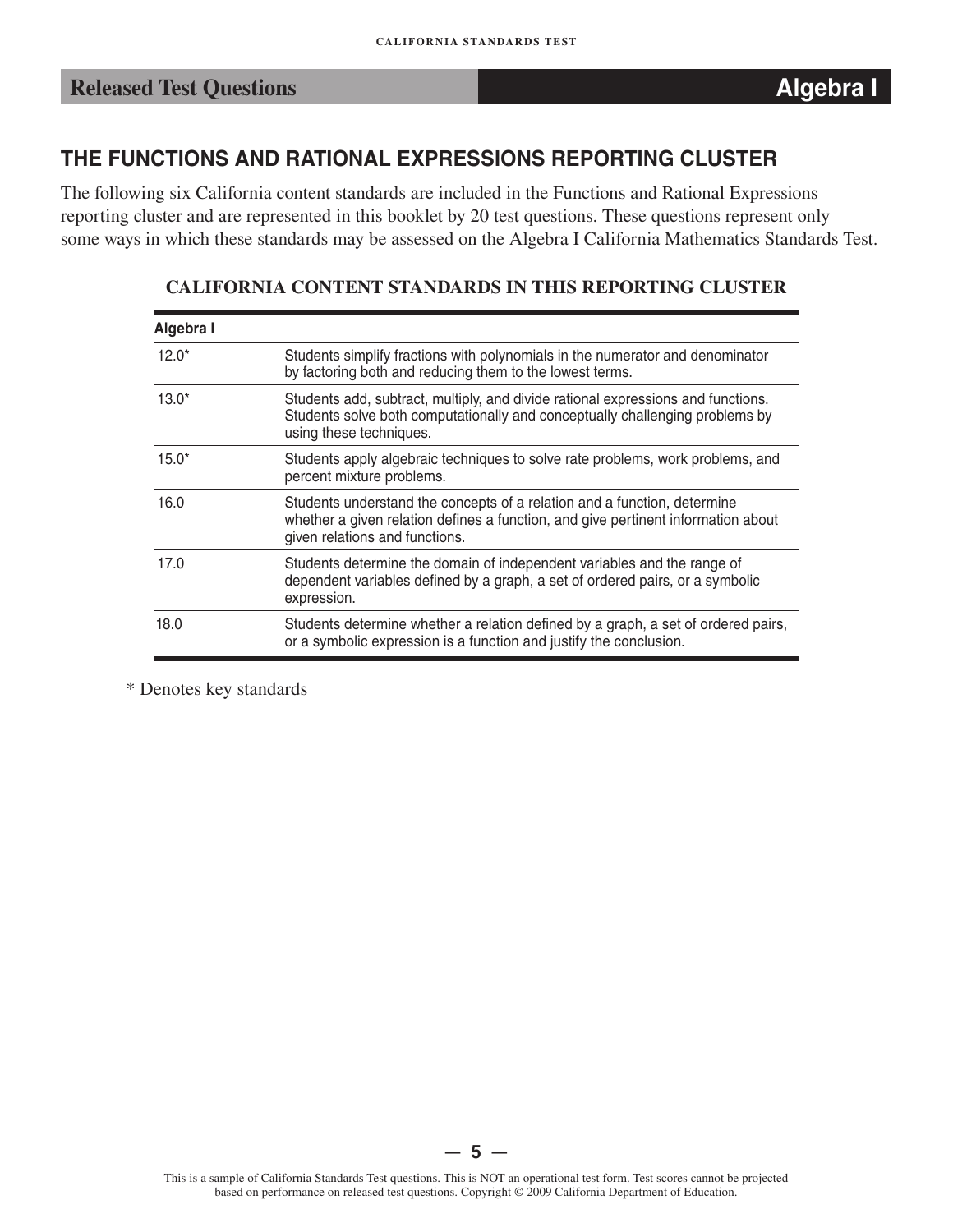# **Algebra I Released Test Questions Released Test Questions**

CSA20167



### �**<sup>2</sup> Which statement is false?**

- **A**  The order in which two whole numbers are subtracted does not affect the difference.
- **B** The order in which two whole numbers are added does not affect the sum.
- **C**  The order in which two rational numbers are added does not affect the sum.
- **D** The order in which two rational numbers are multiplied does not affect the product.

CSA00001







— **6** —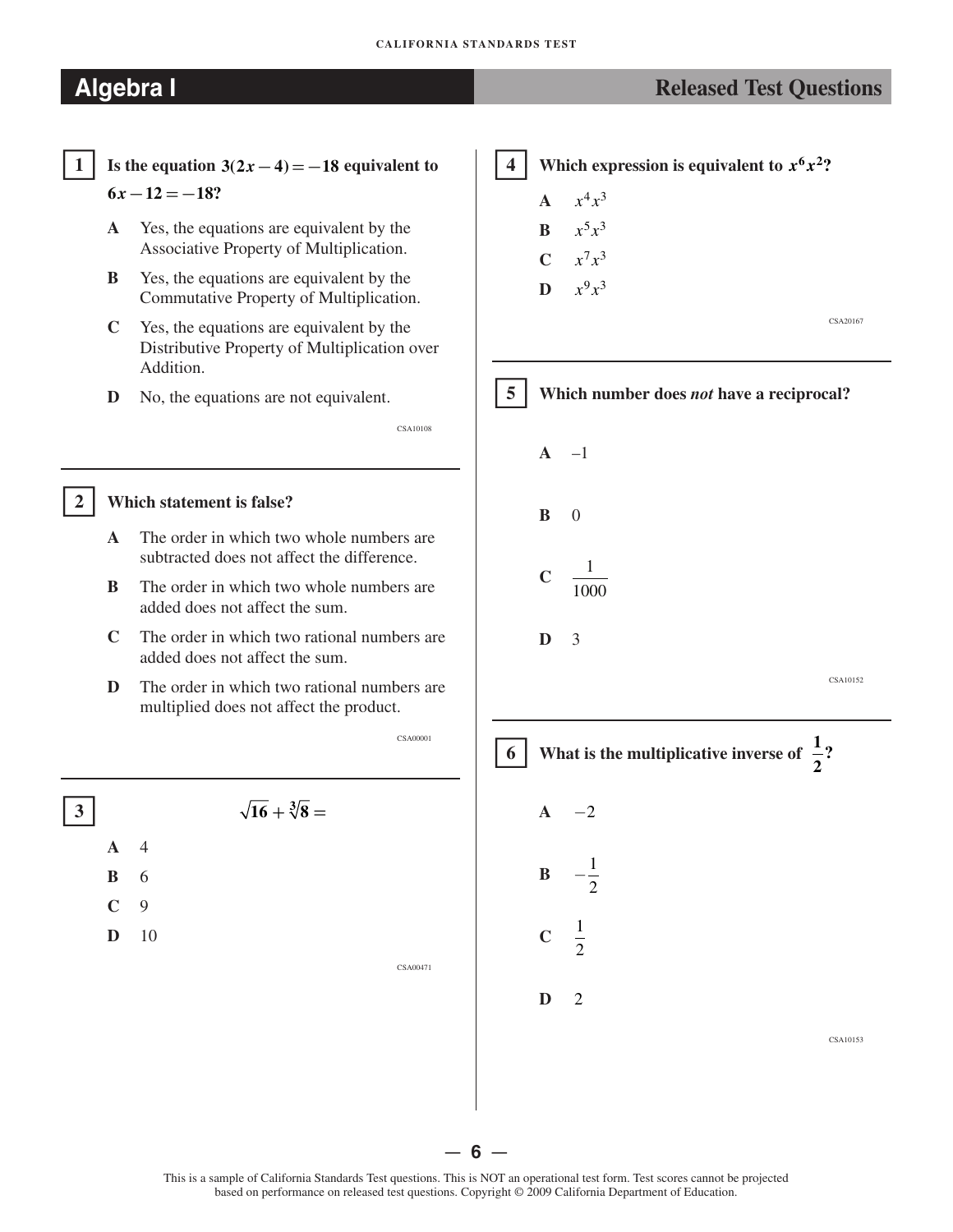CSA20078

CSA00485

CSA00332

### **Released Test Questions Algebra I**

 $\boxed{7}$  **7 What is the solution for this equation?**  $2x - 3 = 5$ **A**  $x = -4$  or  $x = 4$ **B**  $x = -4$  or  $x = 3$ **C**  $x = -1$  or  $x = 4$ **D**  $x = -1$  or  $x = 3$ CSA00264 �**8 What is the solution set of the inequality**   $5 - |x + 4| \leq -3$ ? **A** −2 ≤ *x* ≤ 6 **B**  $x \le -2$  or  $x \ge 6$ **C** −12 ≤  $x$  ≤ 4 **D**  $x \le -12$  or  $x \ge 4$ CSA10036 �**9 Which equation is equivalent to**   $5x - 2(7x + 1) = 14x$ ?  $A \quad -9x - 2 = 14x$ **B**  $-9x+1=14x$  $C \quad -9x + 2 = 14x$ **D**  $12x-1=14x$ CSA00206 �**10 Which equation is equivalent to**   $4(2-5x) = 6-3(1-3x)$ ? **A**  $8x = 5$ **B**  $8x = 17$ **C**  $29x = 5$  $D = 29x = 17$ **11** Which equation is equivalent to  $3[7x-4(x-3)]+1=16$ ?  $A = 9x - 2 = 16$ **B**  $9x + 37 = 16$ **C**  $17x - 2 = 16$ **D**  $17x + 13 = 16$ �**12 The total cost (***c***) in dollars of renting a sailboat for** *n* **days is given by the equation**  $c = 120 + 60n$ . **If the total cost was \$360, for how many days was the sailboat rented? A** 2 **B** 4 **C** 6 **D** 8  $3(x+5) = 2x + 35$ Step 1:  $3x + 15 = 2x + 35$ Step 2:  $5x + 15 = 35$ Step 3:  $5x = 20$ Step 4:  $x = 4$ **Which is the first** *incorrect* **step in the solution shown above? A** Step 1 **B** Step 2 **C** Step 3 **D** Step 4

CSA00059

— **7** —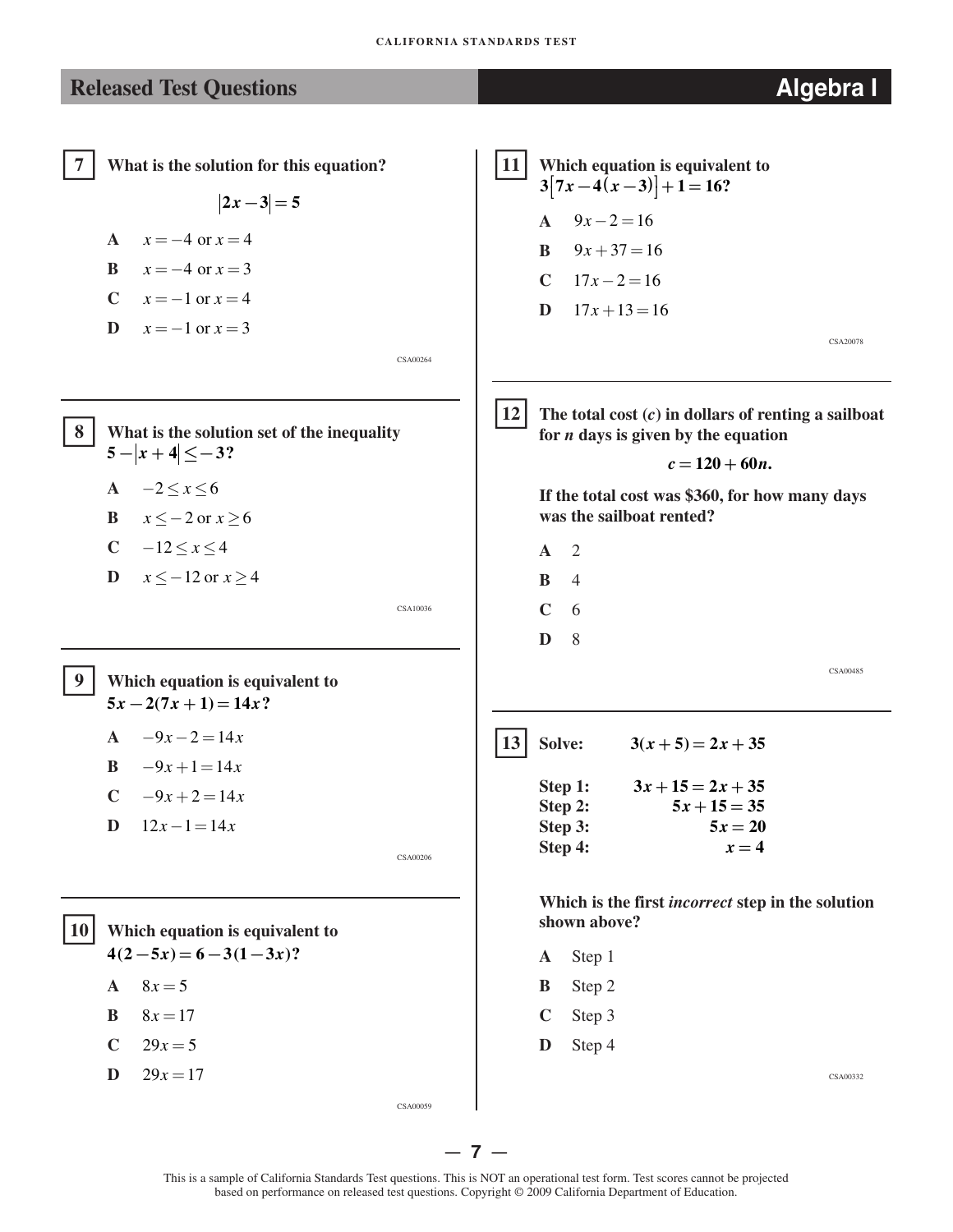- 14 **14 A 120-foot-long rope is cut into 3 pieces. The first piece of rope is twice as long as the second piece of rope. The third piece of rope is three times as long as the second piece of rope. What is the length of the longest piece of rope?** 
	- **A** 20 feet
	- **B** 40 feet
	- **C** 60 feet
	- **D** 80 feet
- $15$ **15 The cost to rent a construction crane is \$750 per day plus \$250 per hour of use. What is the maximum number of hours the crane can be used each day if the rental cost is not to exceed \$2500 per day?** 
	- **A** 2.5
	- **B** 3.7
	- **C** 7.0
	- **D** 13.0

CSA10057

- 17 **17 The lengths of the sides of a triangle are**   $y, y+1$ , and 7 centimeters. If the perimeter is **56 centimeters, what is the value of** *y***? A** 24
	- **B** 25 **C** 31 **D** 32 CSA10046
	- **18 Beth is two years older than Julio. Gerald is twice as old as Beth. Debra is twice as old as Gerald. The sum of their ages is 38. How old is Beth?** 
		-
		-
		-
		- **D**

CSA20171

- �**16 What is the solution to the inequality**   $x - 5 > 14?$ 
	- A  $x > 9$
	- **B**  $x > 19$
	- $C \quad x < 9$
	- $\mathbf{D} \quad x < 19$

CSA00487

- $18<sup>1</sup>$ CSA10052
	- **A** 3
	- **B** 5
	- $\overline{C}$ 6

8

— **8** —

**Algebra I** *Released Test Questions Released Test Questions*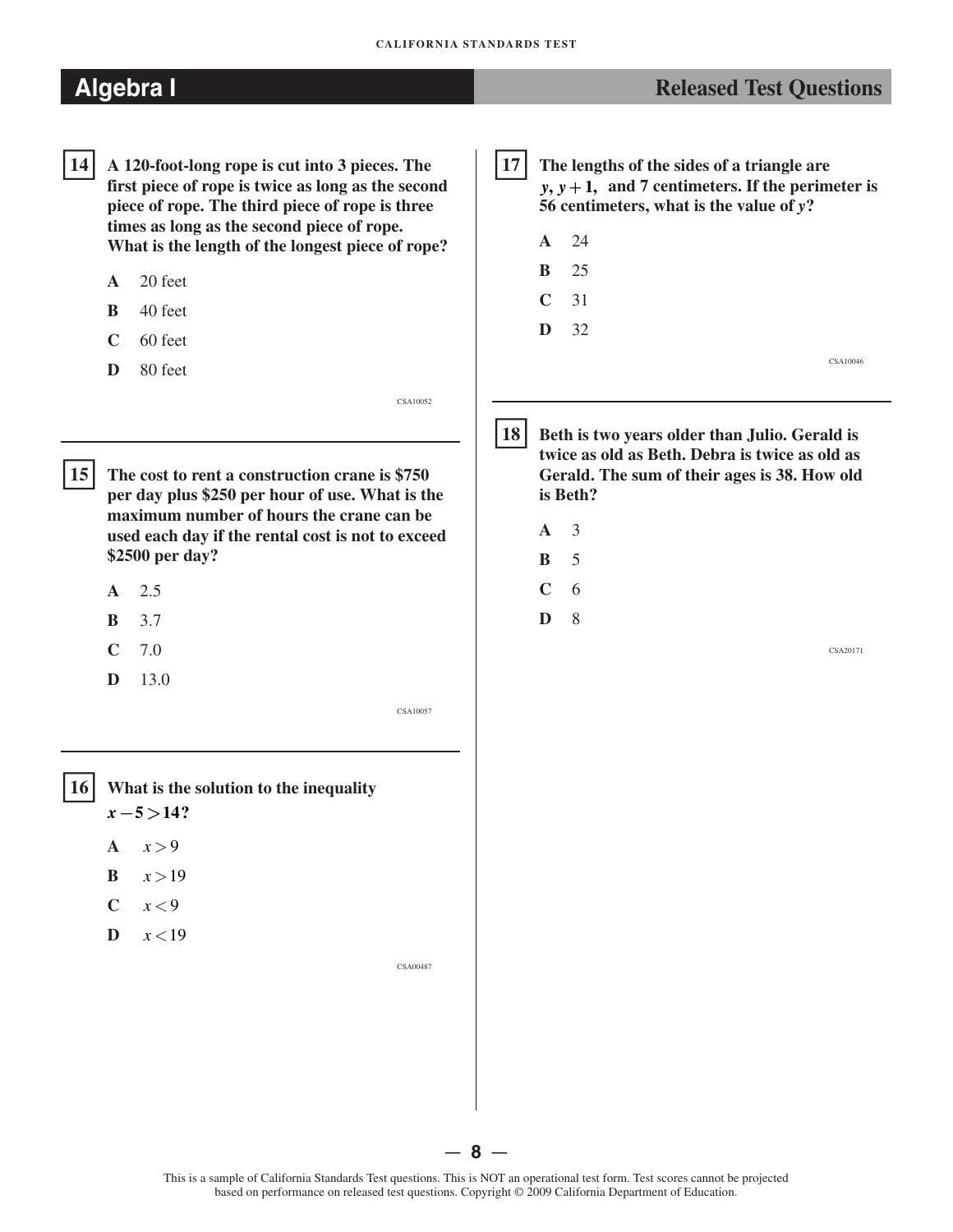## **Released Test Questions Algebra I**



19 Which number serves as a counterexample to 22 **the statement below?** 

All positive integers are divisible by 2 or 3.



**22 The chart below shows an expression evaluated for four different values of** *x***.** 

| X            | $x^2$ + $x$ + 5 |
|--------------|-----------------|
|              |                 |
| $\mathsf{S}$ |                 |
| 6            | 47              |
|              | 61              |

**Josiah concluded that for all positive values of**   $x, x<sup>2</sup> + x + 5$  produces a prime number. **Which value of** *x* **serves as a counterexample to prove Josiah's conclusion false?** 

- **A** 5
- **B** 11
- **C** 16
- **D** 21

CSA20027

**23** John's solution to an equation is shown below.

Given:  $x^2 + 5x + 6 = 0$ **Step 1:**  $(x+2)(x+3)=0$  $Step 2:$   $x+2=0$  or  $x+3=0$ Step 3:  $x = -2$  or  $x = -3$ 

**Which property of real numbers did John use for Step 2?** 

- **A** multiplication property of equality
- **B** zero product property of multiplication
- **C** commutative property of multiplication
- **D** distributive property of multiplication over addition

CSA20034



If  $x^2 = 4$ , then  $x = -2$  or  $x = 2$ .

**A**  $x^2 = 4$ 

**A** 100 **B** 57 **C** 30 **D** 25

- **B**  $x = -2$
- $C$   $x=2$
- **D**  $x = -2 \text{ or } x = 2$

CSA30045

CSG10197

�**21 Which of the following is a valid conclusion to the statement "If a student is a high school band member, then the student is a good musician"?** 

- **A** All good musicians are high school band members.
- **B** A student is a high school band member.
- **C** All students are good musicians.
- **D** All high school band members are good musicians.

CSA30095

— **9** —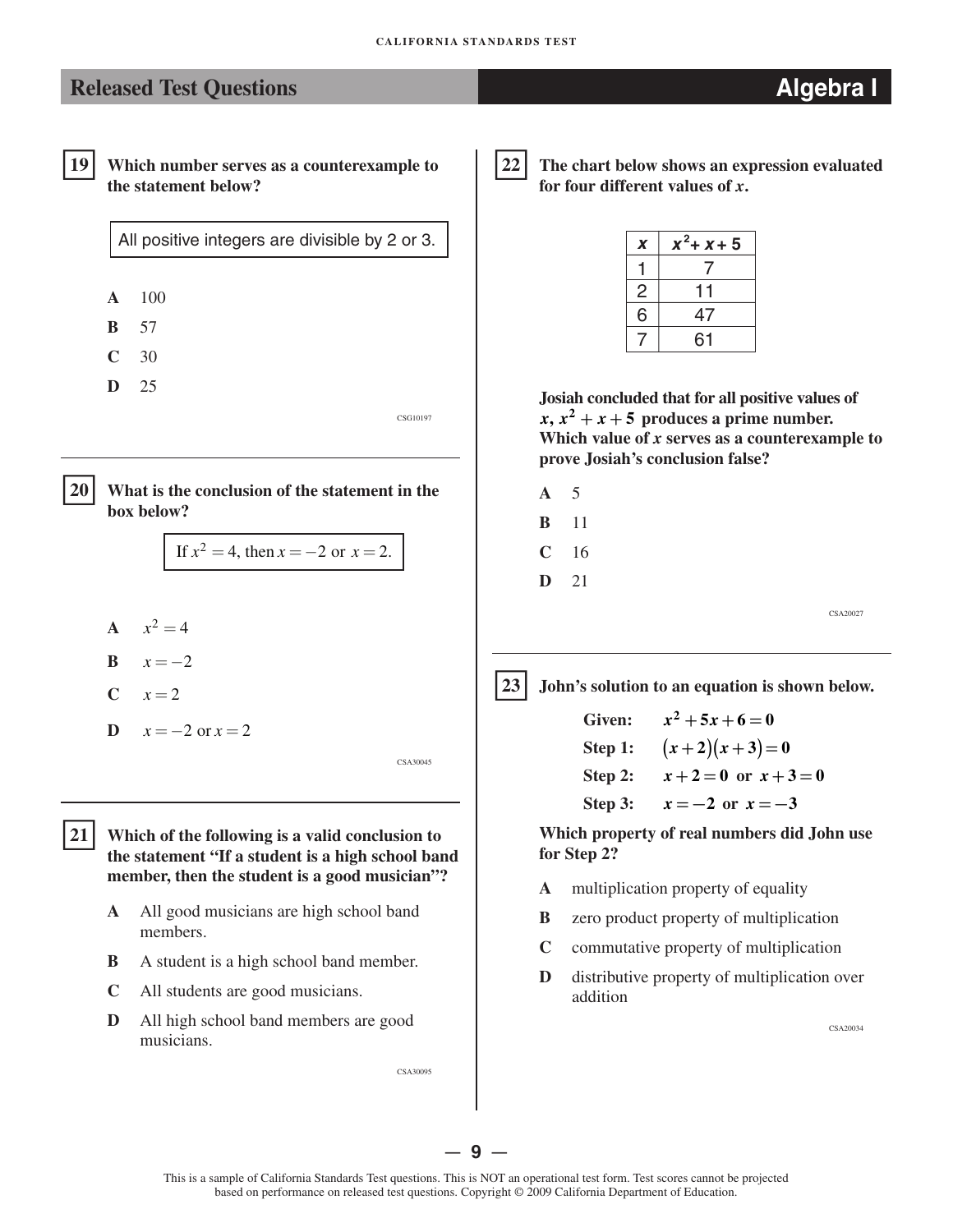## **Algebra I** *Released Test Questions Released Test Questions*

**24 Stan's solution to an equation is shown below.**  24

> Given:  $n+8(n+20) = 110$ **Step 1:**  $n+8n+20=110$ **Step 2:**  $9n + 20 = 110$ **Step 3:**  $9n = 110 - 20$ **Step 4:**  $9n = 90$ **Step 5:**  $\frac{9n}{9} = \frac{90}{9}$ **Step 6:**  $n = 10$

### **Which statement about Stan's solution is true?**

- **A** Stan's solution is correct.
- **B** Stan made a mistake in Step 1.
- **C** Stan made a mistake in Step 3.
- **D** Stan made a mistake in Step 5.

CSA20035

### �**25 When is this statement true?**

The opposite of a number is less than the original number.

- **A** This statement is never true.
- **B** This statement is always true.
- **C** This statement is true for positive numbers.
- **D** This statement is true for negative numbers.

CSA20147





�**27 Which inequality is shown on the graph below?** 





CSA10130

### — **10** —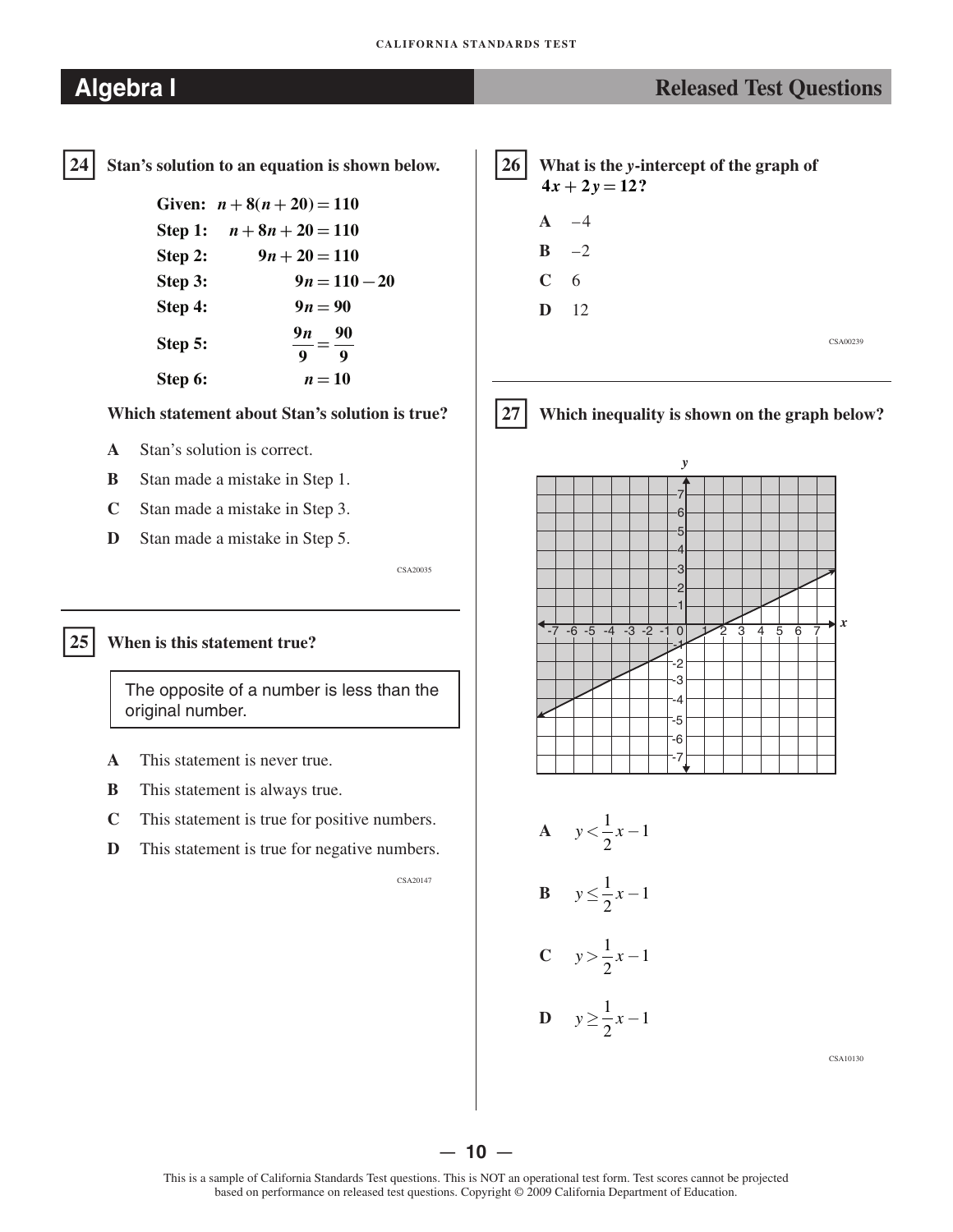

### �**29 Which inequality does the shaded region of the graph represent?**



- **A**  $3x + y \le 2$
- **B**  $3x + y \ge 2$
- **C**  $3x + y \le -2$
- **D**  $3x + y \ge -2$

CSA20055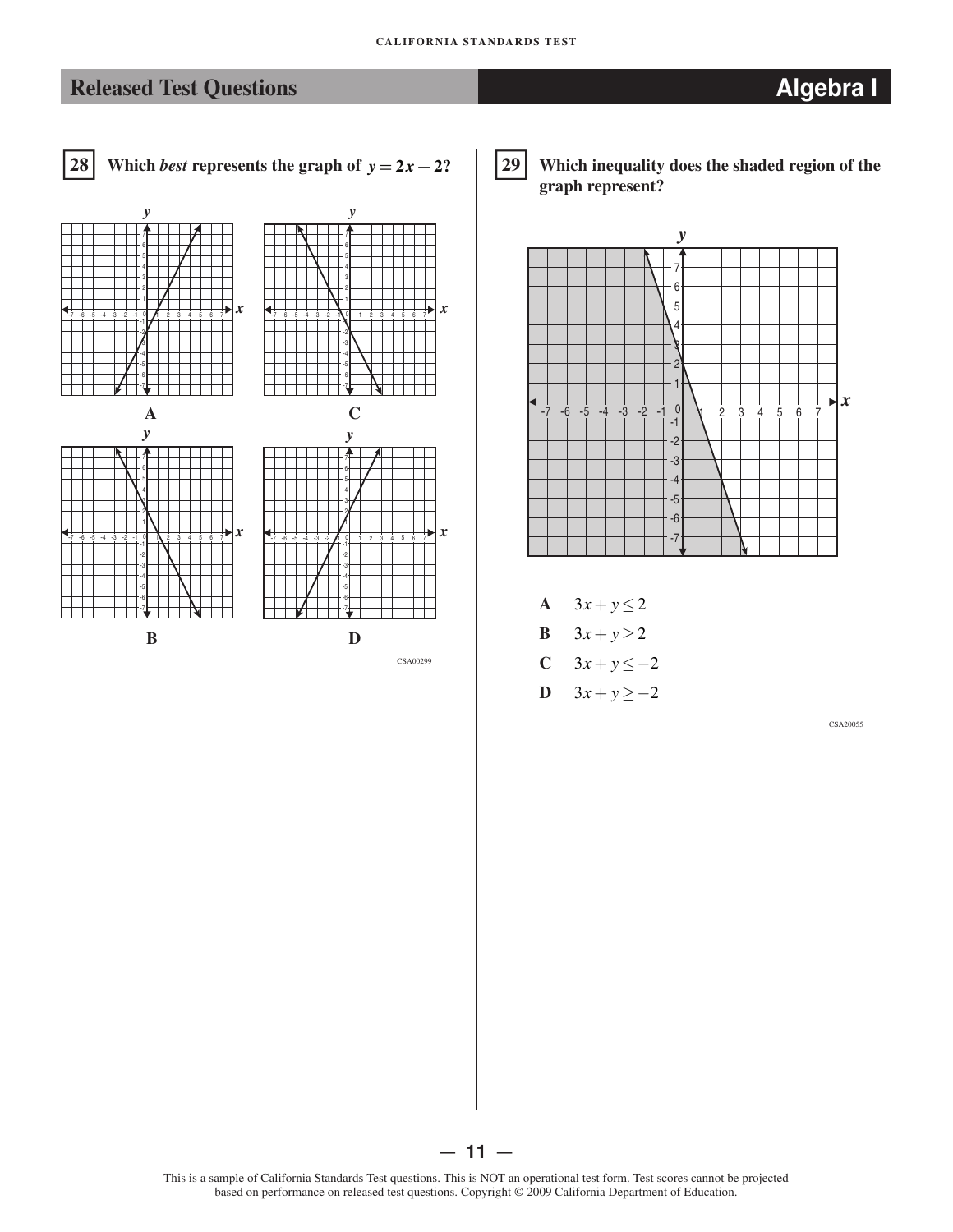### **CALIFORNIA STANDARDS TEST**



**Which equation** *best* **represents the graph above?**

- A  $y = x$
- $\mathbf{B}$   $y = 2x$

$$
C \qquad y = x + 2
$$

**D**  $y = 2x + 2$ 

CSA00508

# **Algebra I Released Test Questions Released Test Questions**

 $31$  **31 Which equation represents the line shown in the graph below?**





CSA00007

— **12** —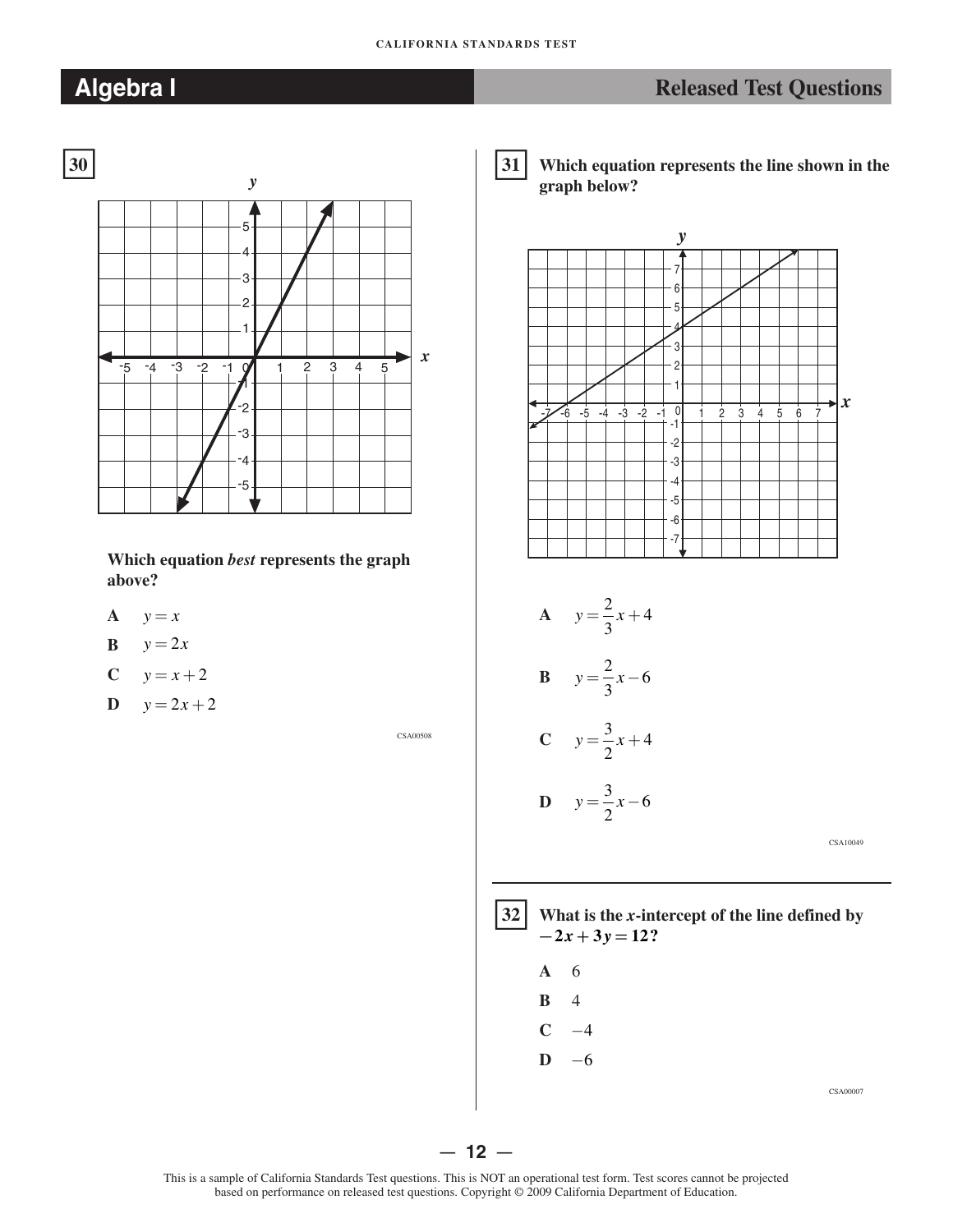### **Released Test Questions Algebra I**

- 33 **33 Which point lies on the line defined by**   $3x + 6y = 2?$ 
	- **A** (0, 2)
	- **B** (0, 6)
	- **C**  $\left(1, -\frac{1}{6}\right)$ **D**  $\left(1, -\frac{1}{3}\right)$

CSA00009

34 **34 What is the equation of the line that has a slope**  of 4 and passes through the point  $(3, -10)$ ?

- **A**  $y = 4x 22$
- **B**  $y = 4x + 22$
- $C$   $y = 4x 43$
- **D**  $y = 4x + 43$

CSA10150

35 **35 The data in the table show the cost of renting a bicycle by the hour, including a deposit.**

**Renting a Bicycle**

| Hours $(h)$ | $\vert$ Cost in dollars $(c)$ |
|-------------|-------------------------------|
|             | 15                            |
|             | 30                            |
|             | 45                            |

**If hours,** *h***, were graphed on the horizontal axis and cost,** *c***, were graphed on the vertical axis, what would be the equation of a line that fits the data?**

 $A \quad c = 5h$ **B**  $c = \frac{1}{b}h + 5$ 5

$$
C \quad c = 5h + 5
$$

**D**  $c = 5h - 5$ 

CSA10005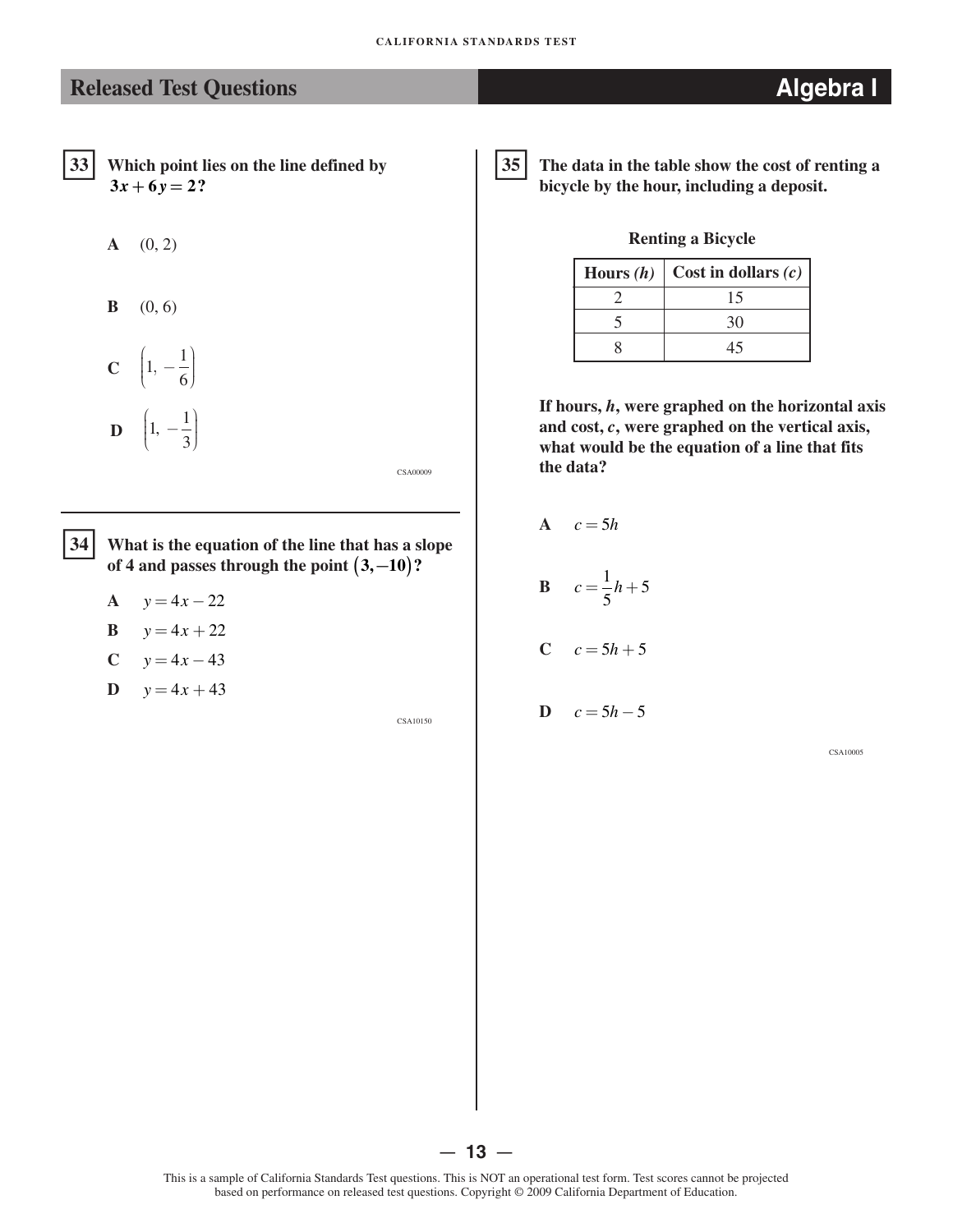## **Algebra I** *Released Test Questions*

36

**36 Some ordered pairs for a linear function of** *x*  **are given in the table below.** 

| X | y  |
|---|----|
|   |    |
| 3 | 7  |
| 5 | 13 |
|   | 19 |

**Which of the following equations was used to generate the table above?** 

- **A**  $y = 2x + 1$
- **B**  $y = 2x 1$
- $C$  *y* = 3*x* − 2
- **D**  $y = 4x 3$

37 **37 Which point lies on the line represented by the equation below?** 

 $5x + 4y = 22$ 

- **A**  $\left(-2, \frac{11}{4}\right)$  $\left(-1,\frac{17}{4}\right)$ **B** ⎜
- $C \t(2,3)$
- **D**  $(6, 2)$

CSA10148

CSA10181

38 The equation of line *l* is  $6x + 5y = 3$ , and the **equation of line** *q* is  $5x - 6y = 0$ . Which **statement about the two lines is true?** 

- **A** Lines *l* and *q* have the same *y*-intercept.
- **B** Lines *l* and *q* are parallel.
- **C** Lines *l* and *q* have the same *x*-intercept.
- **D** Lines *l* and *q* are perpendicular.

CSA00241

**39 39 Which equation represents a line that is** 

parallel to 
$$
y = -\frac{5}{4}x + 2
$$
?  
A  $y = -\frac{5}{4}x + 1$ 

$$
B \qquad y = -\frac{4}{5}x + 2
$$

C 
$$
y = \frac{4}{5}x + 3
$$
  
D  $y = \frac{5}{5}x + 4$ 

4

CSA10112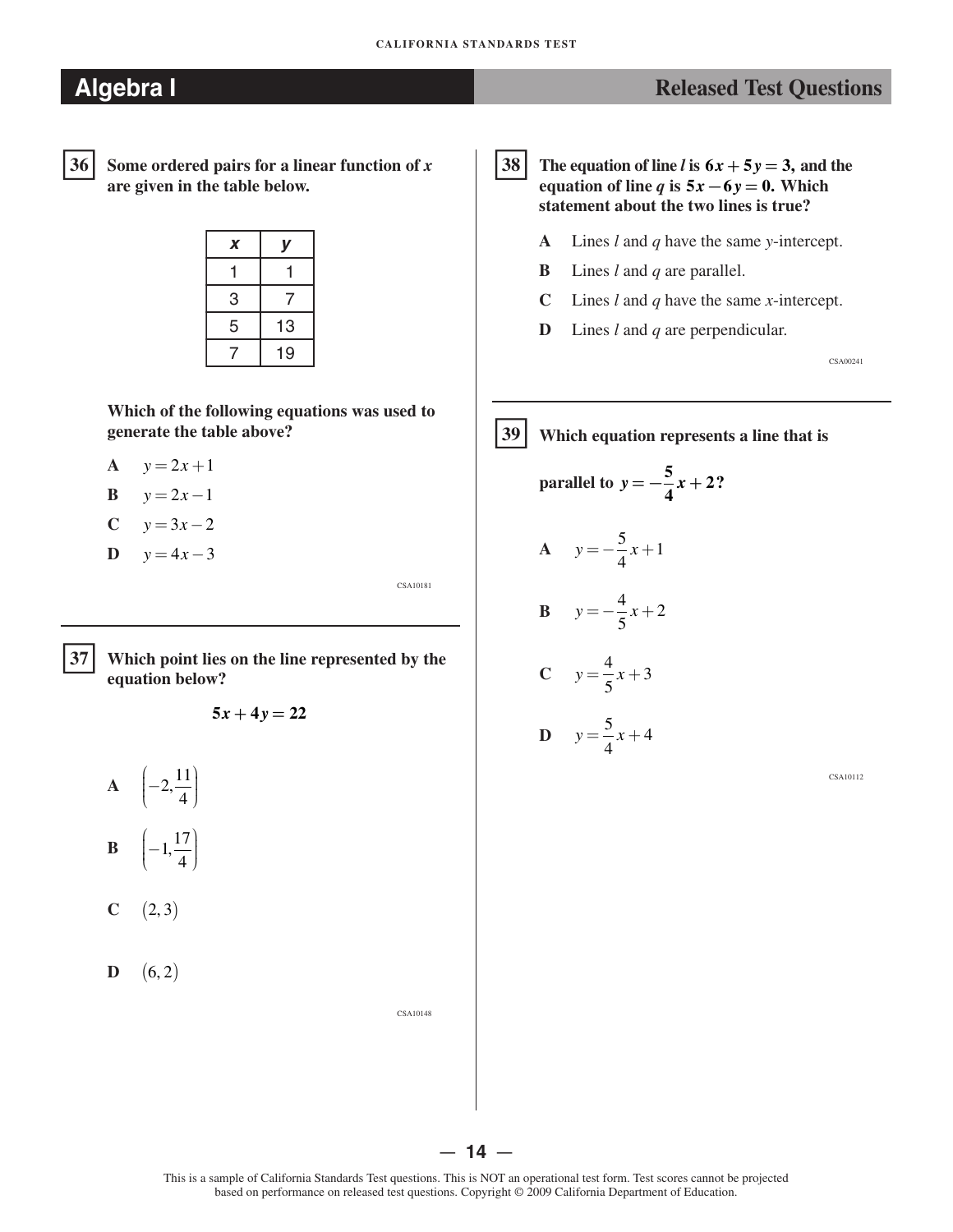## **Released Test Questions Algebra I**



 **40 Which graph** *best* **represents the solution to this system of inequalities?**



- **C** no solution
- **D** infinitely many solutions

CSA00027

42 **42 Which ordered pair is the solution to the system of equations below?** 

 $\begin{cases} x + 3y = 7 \\ x + 2y = 10 \end{cases}$ 



**D**  $(16,-3)$ 

CSA10131

- 43 **43 Marcy has a total of 100 dimes and quarters. If the total value of the coins is \$14.05, how many quarters does she have?**
	- **A** 27 **B** 40
	- **C** 56
	- **D** 73

CSA20083

44 **44 Which of the following** *best* **describes the graph of this system of equations?**

$$
\begin{cases}\ny = -2x + 3 \\
5y = -10x + 15\n\end{cases}
$$

- **A** two identical lines
- **B** two parallel lines
- **C** two lines intersecting in only one point
- **D** two lines intersecting in only two points

CSA00509

— **15** —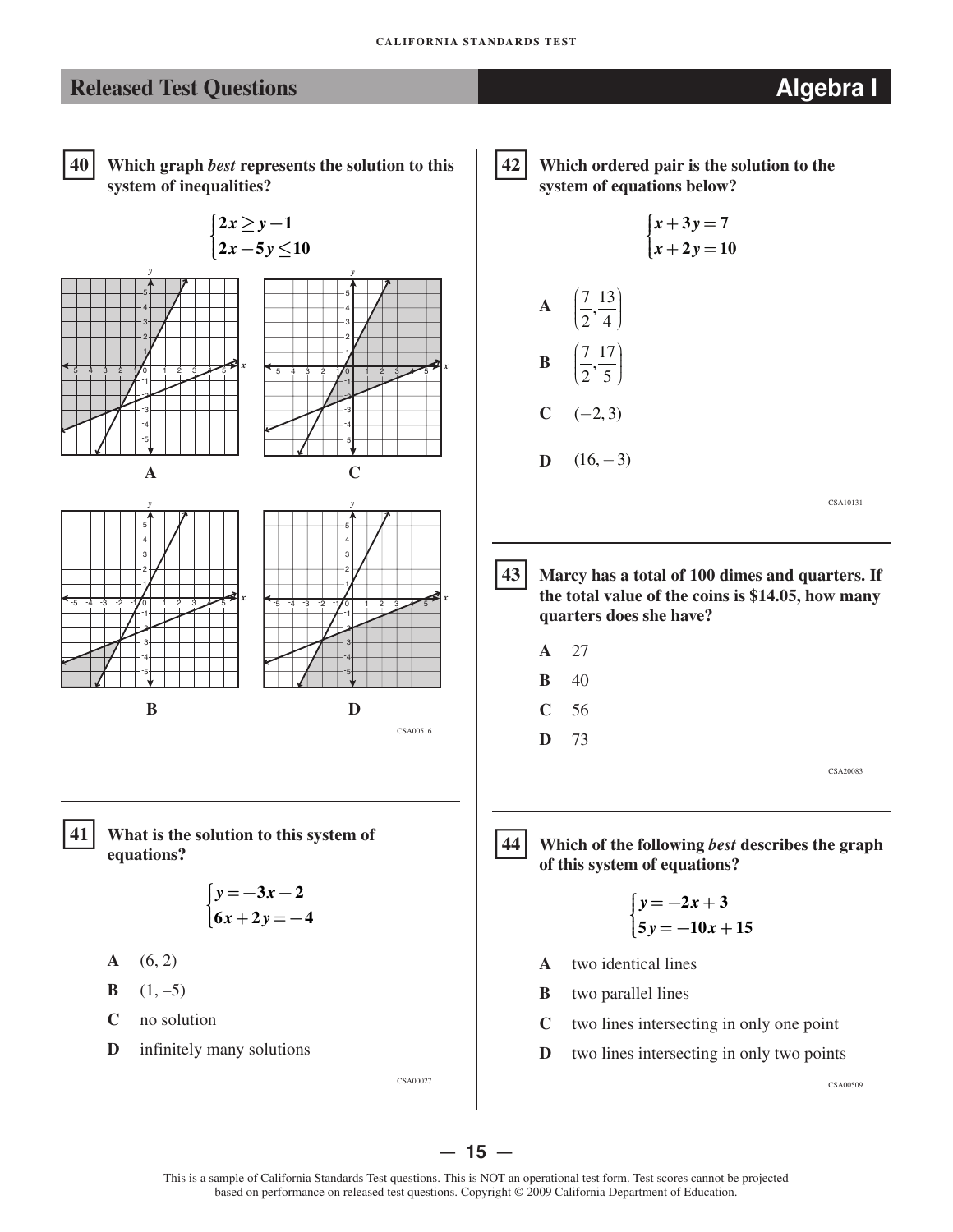- **45 Members of a senior class held a car wash to raise funds for their senior prom. They charged \$3 to wash a car and \$5 to wash a pick-up truck or a sport utility vehicle. If they earned a total of \$275 by washing a total of 75 vehicles, how many cars did they wash?**   $45|$ 
	- **A** 25
	- **B** 34
	- **C** 45
	- **D** 50

CSA10187

- **46 At what point do the lines represented by the equations**  $2x + y + 1 = 0$  and  $4x + y - 3 = 0$ **intersect?** 46
	- **A**  $(2,5)$
	- **B**  $(2, -5)$  $)$
	- $C \t(-1,1)$
	- **D**  $(1,-1)$

CSA20092

CSA00303

 $\frac{5x^3}{10x^7} =$ 

**A**  $2x^4$ 

1 **B**   $2x^4$ 

- $\frac{1}{5x^4}$ **C**
- $\mathbf{D} \quad \frac{x^4}{5}$ 5

 $(4x^2-2x+8)-(x^2+3x-2)=$ **A**  $3x^2 + x + 6$ **B**  $3x^2 + x + 10$ **C**  $3x^2 - 5x + 6$ **D**  $3x^2 - 5x + 10$ 

CSA00086

 $\bf 49$  **The sum of two binomials is**  $5x^2 - 6x$ **. If one of the binomials is**  $3x^2 - 2x$ **, what is the other binomial?** 

- $A = 2x^2 4x$
- **B**  $2x^2 8x$
- $C = 8x^2 + 4x$
- **D**  $8x^2 8x$

CSA10160

# �**<sup>50</sup> Which of the following expressions is equal to**   $(x+2)+(x-2)(2x+1)$ ? **A**  $2x^2 - 2x$ **B**  $2x^2 - 4x$  $C$  2*x*<sup>2</sup> + *x*  $\mathbf{D} \quad 4x^2 + 2x$

CSA10191

— **16** —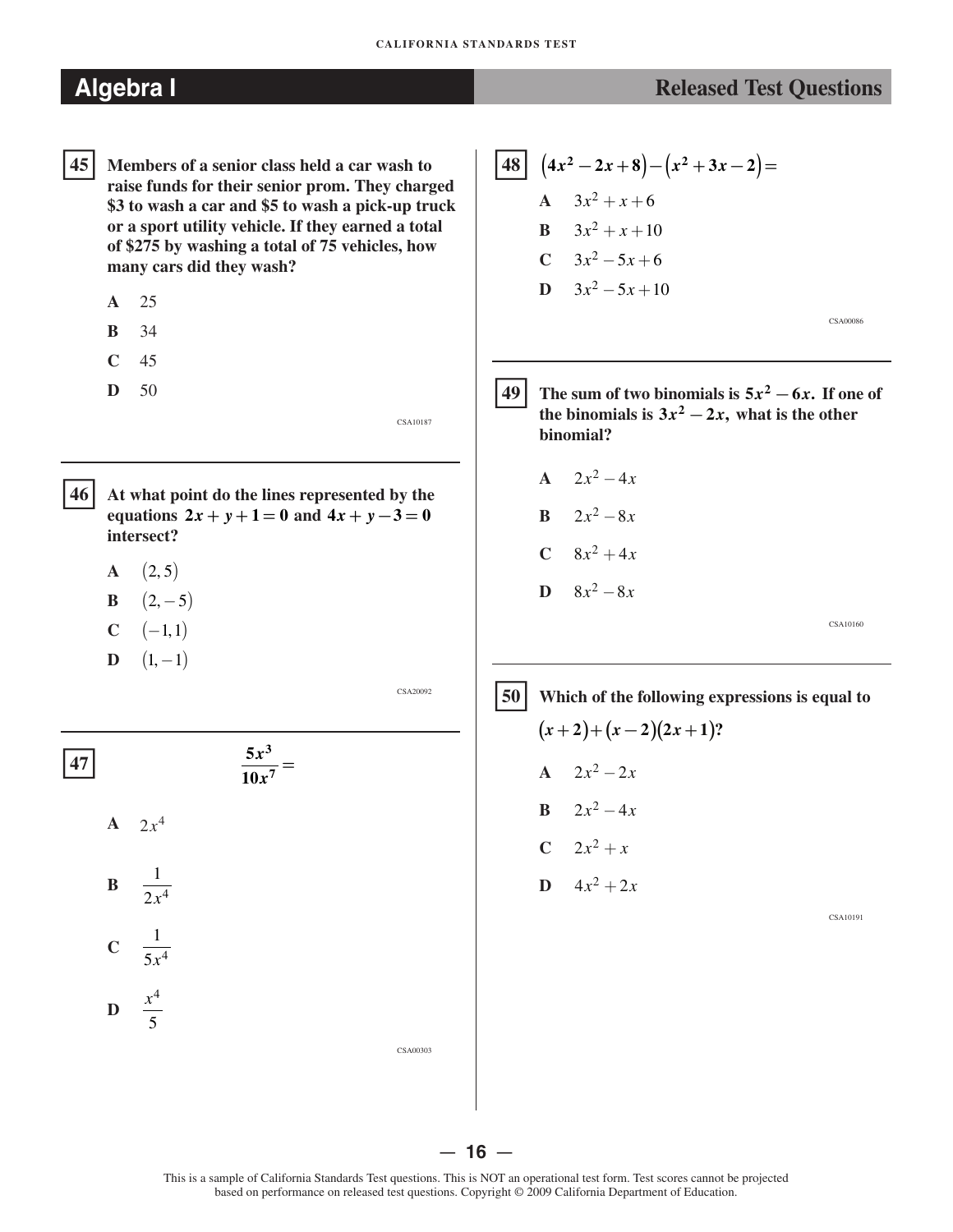## **Released Test Questions Algebra I**

- 51 **51 A volleyball court is shaped like a rectangle. It has a width of** *x* **meters and a length of 2***x* **meters. Which expression gives the area of the court in square meters?** 
	- **A** 3*x*
	- **B**  $2x^2$
	- $C \t 3x^2$
	- **D**  $2x^3$

CSA00496



**52 What is the perimeter of the figure shown below, which is not drawn to scale?** 



- A  $5x + 33$
- **B**  $5x^3 + 33$
- $C = 8x + 30$
- **D**  $8x^4 + 30$

CSA10016

53 **53 Which is the factored form of**   $3a^2 - 24ab + 48b^2$ ?

- **A**  $(3a 8b)(a 6b)$
- **B**  $(3a-16b)(a-3b)$
- **C**  $3(a-4b)(a-4b)$
- **D**  $3(a-8b)(a-8b)$

CSA00066



 $|55|$ **Which of the following shows**  $9t^2 + 12t + 4$ **factored completely?** 

**A** 
$$
(3t+2)^2
$$
  
\n**B**  $(3t+4)(3t+1)$   
\n**C**  $(9t+4)(t+1)$   
\n**D**  $9t^2 + 12t + 4$ 

CSA20106

56 **56 What is the complete factorization of**  $32 - 8z^2$ **?** 

**A** 
$$
-8(2+z)(2-z)
$$
  
\n**B**  $8(2+z)(2-z)$   
\n**C**  $-8(2+z)^2$ 

$$
D \quad 8(2-z)^2
$$

CSA20105

— **17** —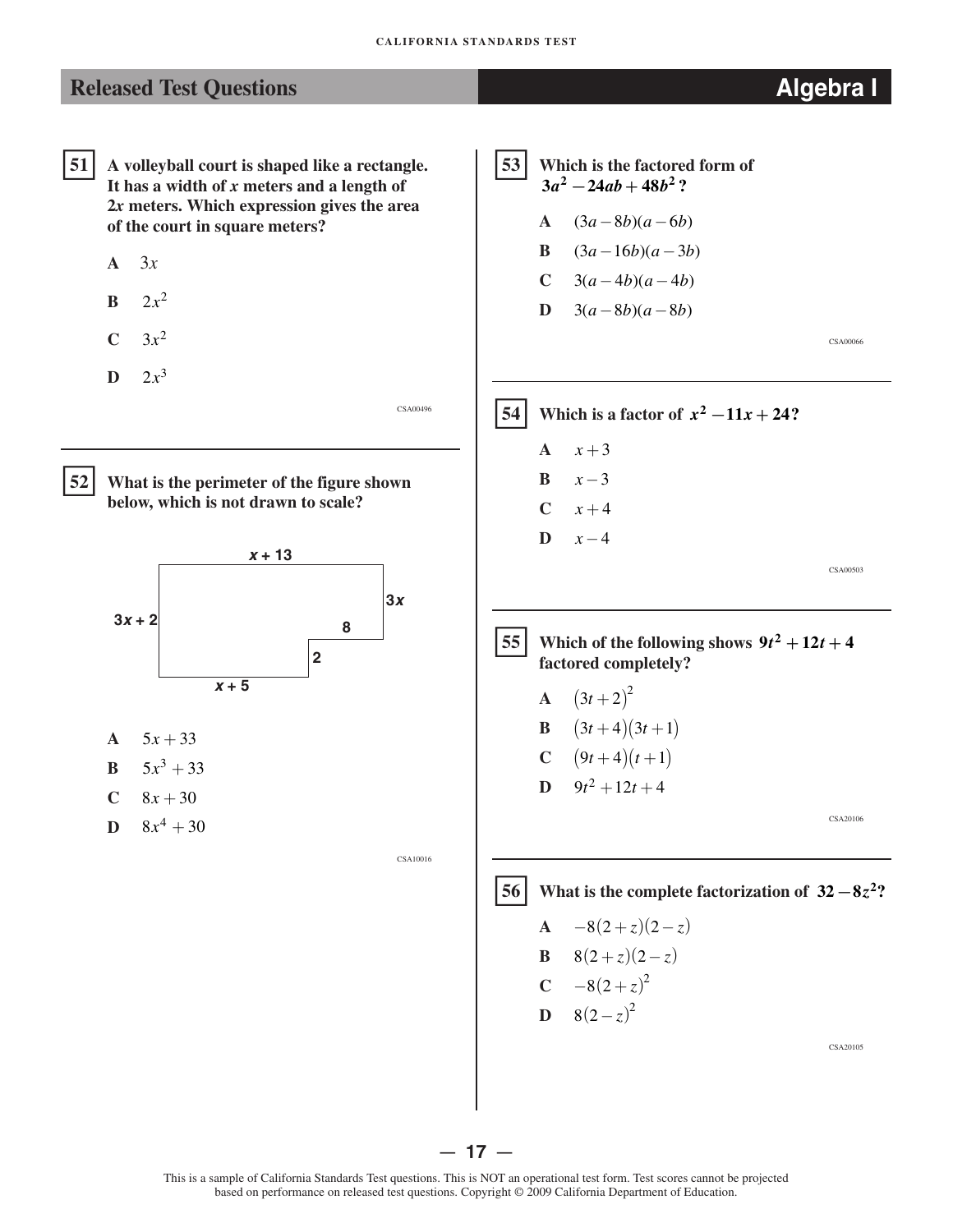- $A \quad -7$
- **B** –6
- **C** 14
- **D** 42

CSA10171

58

**58 What quantity should be added to both sides of this equation to complete the square?** 

 $x^2 - 8x = 5$ 

- **A** 4
- $B 4$
- **C** 16
- $D -16$

CSA00478

 $59$ 

**59 What are the solutions for the quadratic equation**  $x^2 + 6x = 16$ ?

- $A \t -2, -8$
- **B**  $-2, 8$
- $C = 2, -8$
- $D = 2, 8$

CSA10062

**60** Leanne correctly solved the equation  $x^2 + 4x = 6$  by completing the square. **Which equation is part of her solution?** 

**A** 
$$
(x+2)^2 = 8
$$
  
\n**B**  $(x+2)^2 = 10$   
\n**C**  $(x+4)^2 = 10$   
\n**D**  $(x+4)^2 = 22$ 

CSA20139

 $61$ Carter is solving this equation by factoring.

$$
10x^2 - 25x + 15 = 0
$$

**Which expression could be one of his correct factors?** 

- A  $x+3$ **B**  $x-3$
- $C = 2x + 3$
- **D**  $2x 3$

CSA00162



**62 What are the solutions for the quadratic equation**  $x^2 - 8x = 9$ ?

- **A** 3
	- **B**  $3, -3$
	- $C \t 1, -9$
	- **D**  $-1, 9$

CSA10063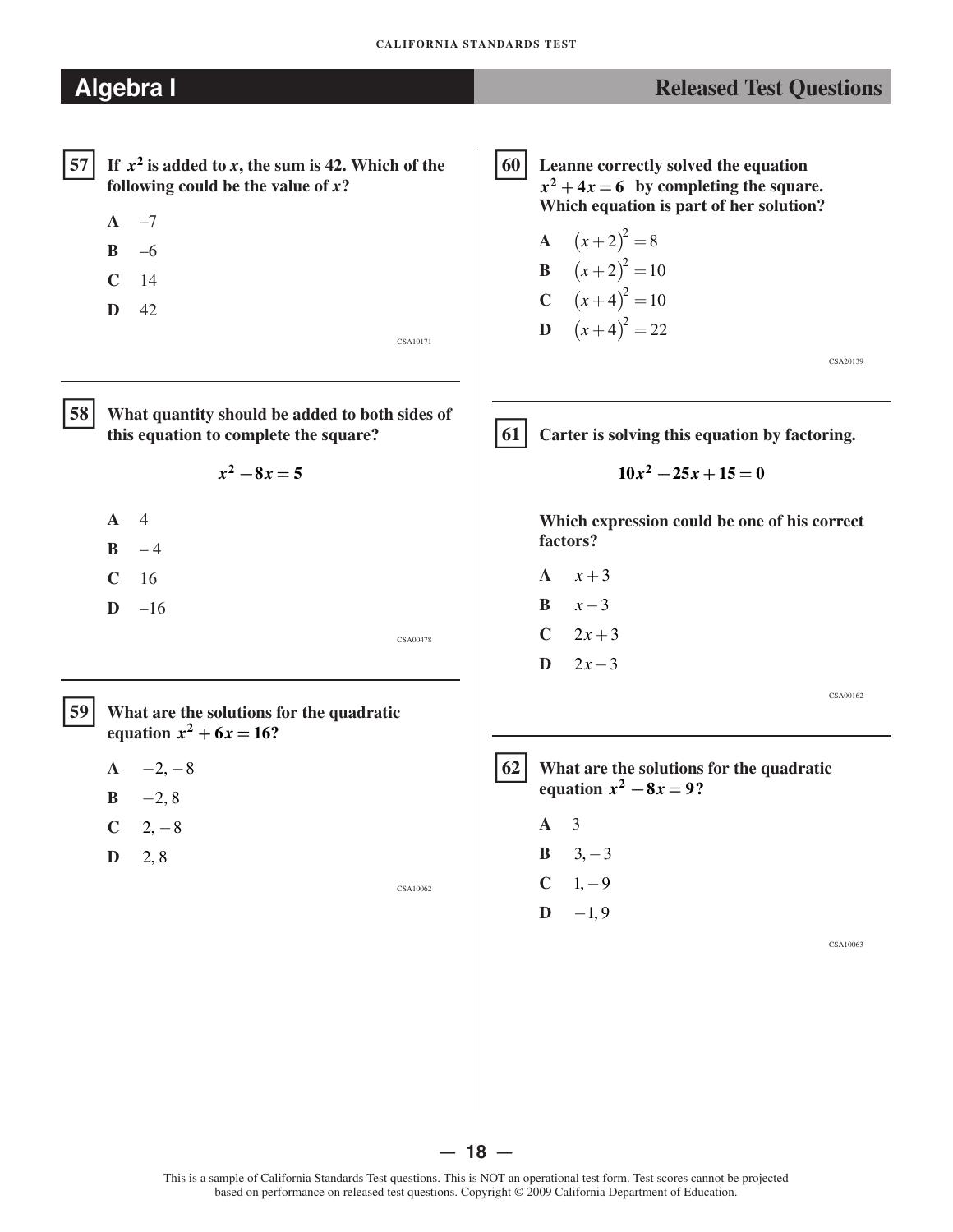**63** Toni is solving this equation by completing the **64 square.** 

$$
ax^2 + bx + c = 0
$$
 (where  $a \ge 0$ )

Step 1:  $ax^2 + bx = -c$ **Step 2:**  $x^2 + \frac{b}{a}x = -\frac{c}{a}$ **Step 3: ?** 

**Which should be Step 3 in the solution?** 

$$
A \quad x^2 = -\frac{c}{b} - \frac{b}{a}x
$$

**B**  $x + \frac{b}{-} = -\frac{c}{-}$ *a ax* 

C 
$$
x^2 + \frac{b}{a}x + \frac{b}{2a} = -\frac{c}{a} + \frac{b}{2a}
$$
  
D  $x^2 + \frac{b}{a}x + \left(\frac{b}{2a}\right)^2 = -\frac{c}{a} + \left(\frac{b}{2a}\right)^2$ 

CSA00072

```
64 Four steps to derive the quadratic formula are 
     shown below.
```
1 
$$
x^2 + \frac{bx}{a} = \frac{-c}{a}
$$
  
\nII  $\left(x + \frac{b}{2a}\right)^2 = \frac{b^2 - 4ac}{4a^2}$   
\nIII  $x = \pm \sqrt{\frac{b^2 - 4ac}{4a^2} - \frac{b}{2a}}$   
\nIV  $x^2 + \frac{bx}{a} + \left(\frac{b}{2a}\right)^2 = \frac{-c}{a} + \left(\frac{b}{2a}\right)^2$ 

### **What is the correct order for these steps?**

**A B C D**  I, IV, II, III I, III, IV, II II, IV, I, III II, III, I, IV

CSA20062

### �**65 Which is one of the solutions to the equation**   $2x^2 - x - 4 = 0?$

$$
A = \frac{1}{4} - \sqrt{33}
$$
  

$$
B = -\frac{1}{4} + \sqrt{33}
$$

$$
C \quad \frac{1+\sqrt{33}}{4}
$$

 $-1-\sqrt{33}$  **D**  4

CSA00314

— **19** —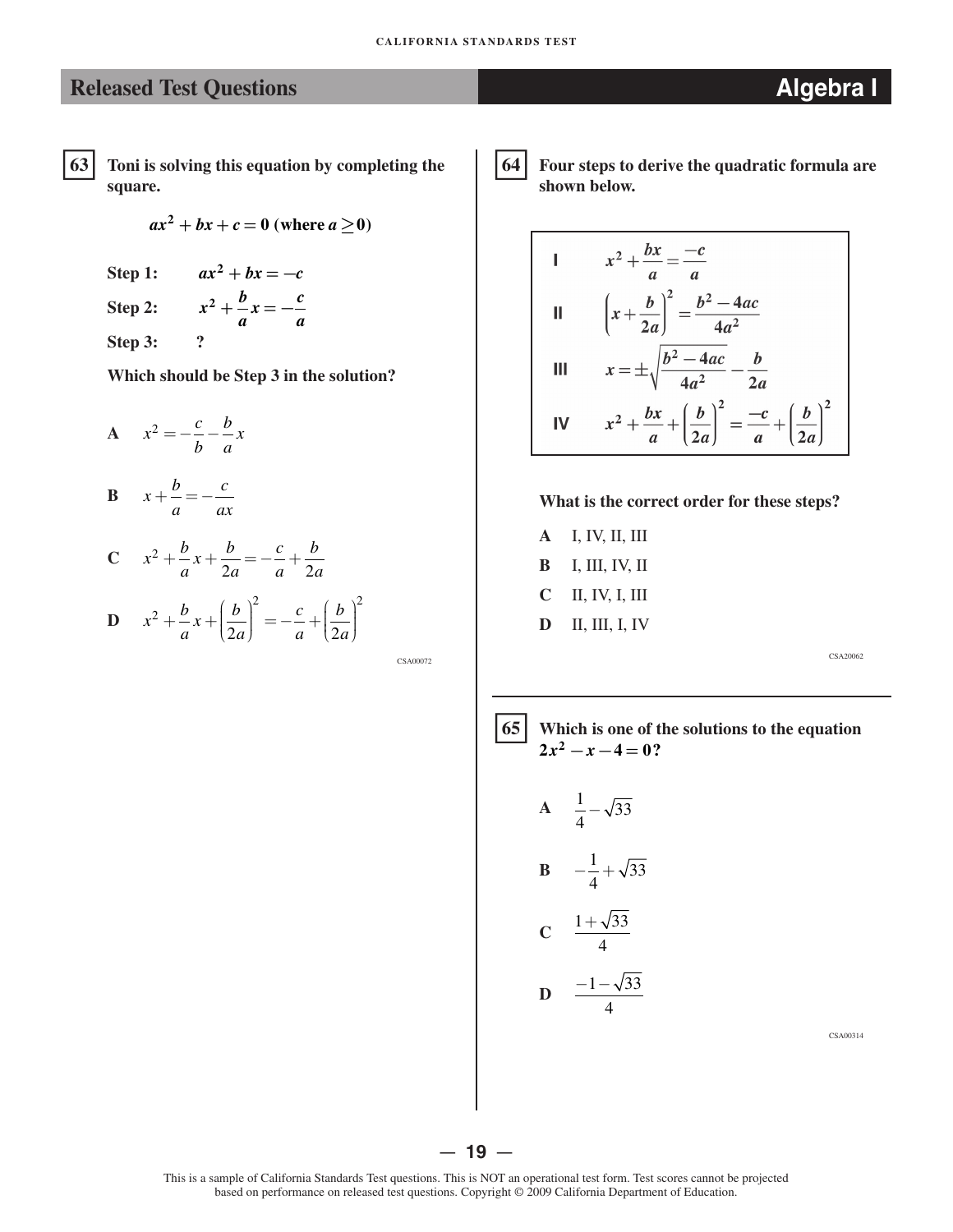- � **66 Which statement** *best* **explains why there is no real solution to the quadratic equation**   $2x^2 + x + 7 = 0$ ?
	- **A** The value of  $1^2 4 \cdot 2 \cdot 7$  is positive.
	- **B** The value of  $1^2 4 \cdot 2 \cdot 7$  is equal to 0.
	- **C** The value of  $1^2 4 \cdot 2 \cdot 7$  is negative.
	- **D** The value of  $1^2 4 \cdot 2 \cdot 7$  is not a perfect square.

 $67$ 

**67 What is the solution set of the quadratic equation**  $8x^2 + 2x + 1 = 0$ ?

- A  $\left\{-\frac{1}{2}, \frac{1}{4}\right\}$ **B**  $\{-1+\sqrt{2},-1 \quad \sqrt{2}\}\$
- $C \left\{ \frac{-1 + \sqrt{7}}{8}, \frac{-1 \sqrt{7}}{8} \right\}$
- **D** no real solution

CSA10179

CSA10147

68 **68 What are the solutions to the equation** 

$$
3x^2+3=7x?
$$

$$
A \quad x = \frac{7 + \sqrt{85}}{6} \text{ or } x = \frac{7 - \sqrt{85}}{6}
$$

$$
B \t x = \frac{-7 + \sqrt{85}}{6} \text{ or } x = \frac{-7 - \sqrt{85}}{6}
$$

$$
C \t x = \frac{7 + \sqrt{13}}{6} \text{ or } x = \frac{7 - \sqrt{13}}{6}
$$

$$
D \quad x = \frac{-7 + \sqrt{13}}{6} \text{ or } x = \frac{-7 - \sqrt{13}}{6}
$$

 $CS$ A00224



**6** The graph of the equation  $y = x^2 - 3x - 4$  is **shown below.** 



For what value or values of  $x$  is  $y = 0$ ?

- A  $x = -1$  only
- **B**  $x = -4$  only
- **C**  $x = -1$  and  $x = 4$
- **D**  $x = 1$  and  $x = -4$  CSA00514

— **20** —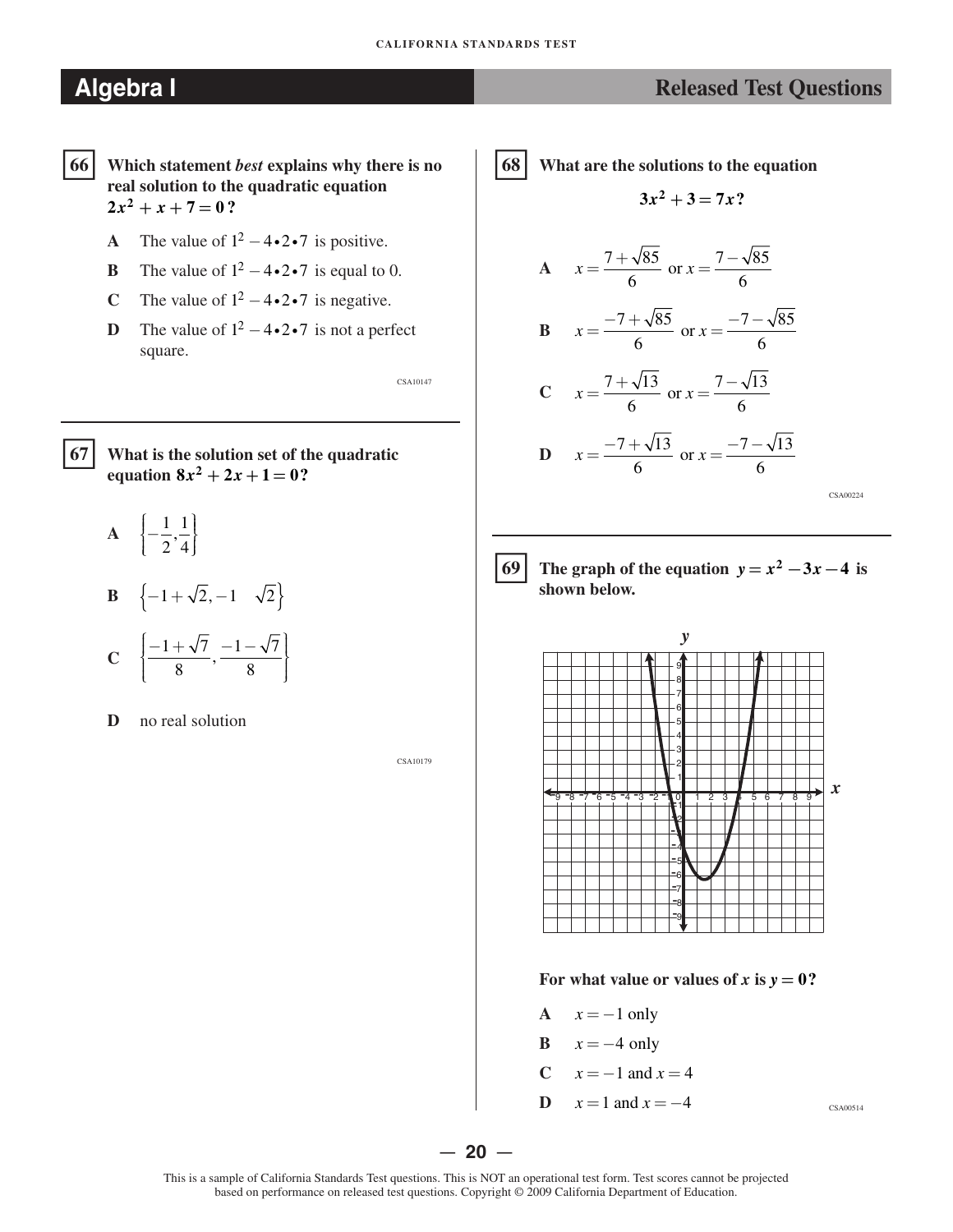

**B** 
$$
y=(x+3)(2x-8)
$$

$$
C \qquad y = (3x - 1)(4x + 1)
$$

$$
D \quad y = (3x+1)(8x-2)
$$

CSA20115







CSA10084

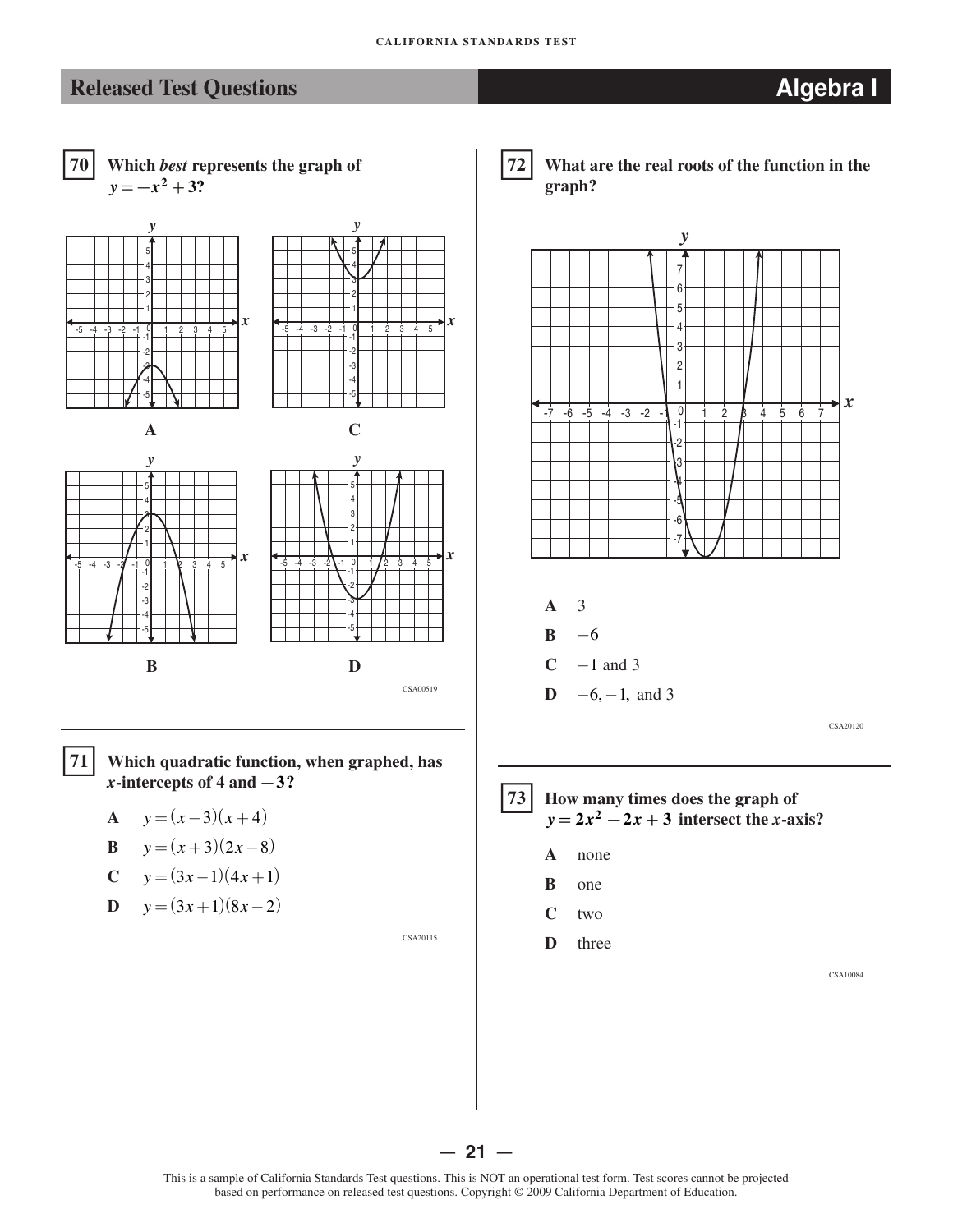- 74 **74 An object that is projected straight downward with initial velocity** *v* **feet per second travels a distance**  $s = vt + 16t^2$ , where  $t =$  **time** in seconds. **If Ramón is standing on a balcony 84 feet above the ground and throws a penny straight down with an initial velocity of 10 feet per second, in how many seconds will it reach the ground?** 
	- **A** 2 seconds
	- **B** 3 seconds
	- **C** 6 seconds
	- **D** 8 seconds

 $75$ **75 The height of a triangle is 4 inches greater than twice its base. The area of the triangle is 168 square inches. What is the base of the triangle?** 

- **A** 7 in.
- **B** 8 in.
- **C** 12 in.
- **D** 14 in.

CSA00104

CSA00158

76 **76 A rectangle has a diagonal that measures 10 centimeters and a length that is 2 centimeters longer than the width. What is the width of the rectangle in centimeters?** 

- **A** 5
- **B** 6
- $\mathbb{C}$ 8
- **D** 12

CSA10200

# $\boxed{77}$  What is  $\frac{x^2 - 4xy + 4y^2}{3xy - 6y^2}$  reduced to lowest **3***xy***−6** *y* **<sup>2</sup> terms?**  *<sup>x</sup>*−2*<sup>y</sup>* **<sup>A</sup>** 3 **B**  $\frac{x-2y}{3y}$  $\frac{x+2y}{2}$ 3 **D**  $\frac{x+2y}{3y}$

CSA00463

|  | 78 Simplify $\frac{6x^2 + 21x + 9}{4x^2 - 1}$ to lowest terms. |
|--|----------------------------------------------------------------|
|  | A $\frac{3(x+1)}{2x-1}$                                        |
|  | <b>B</b> $\frac{3(x+3)}{2x-1}$                                 |
|  | <b>C</b> $\frac{3(2x+3)}{4(x-1)}$                              |
|  | <b>D</b> $\frac{3(x+3)}{2x+1}$                                 |

CSA10025

### **Algebra I** *Released Test Questions Released Test Questions*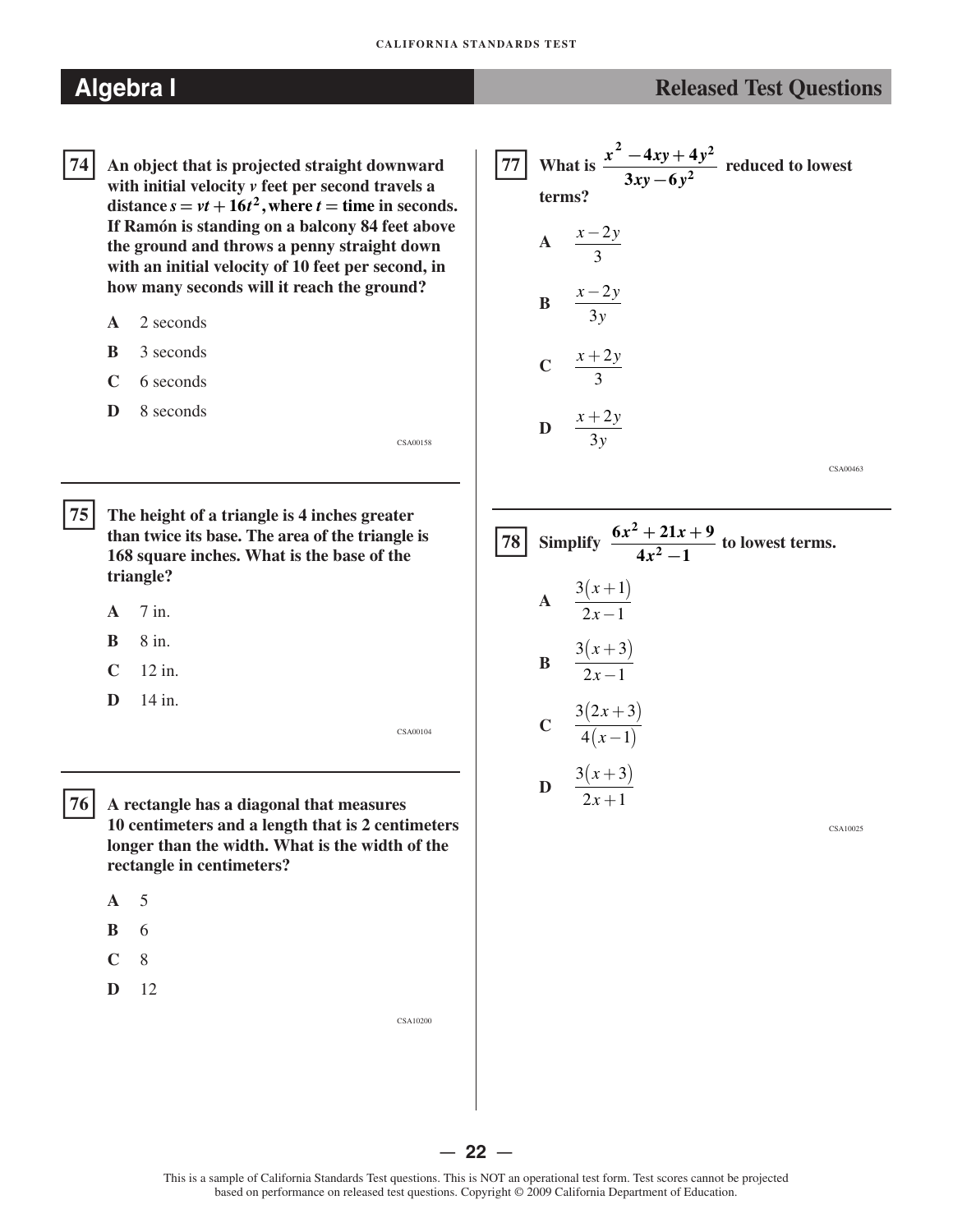[79] What is 
$$
\frac{x^2 - 4x + 4}{x^2 - 3x + 2}
$$
 reduced to lowest terms?  
A  $\frac{x-2}{x-1}$ 

- $\mathbf{B} = \frac{x-2}{x-2}$ *x* +1
- $c \frac{x+2}{x+2}$ *x* −1
- $\mathbf{D} \quad \frac{x+2}{4}$ *x* +1

CSA10189

|                 |        |  | <b>80</b> What is $\frac{12a^3 - 20a^2}{16a^2 + 8a}$ reduced to lowest terms? |
|-----------------|--------|--|-------------------------------------------------------------------------------|
| $A \frac{a}{a}$ |        |  |                                                                               |
|                 | $3a-5$ |  |                                                                               |

$$
C \quad -\frac{2a}{4+2a}
$$

 $2a + 1$ 

$$
D \quad \frac{a(3a-5)}{2(2a+1)}
$$

CSA00013

�**81 What is the simplest form of the**   $x^2 - 1$ 

fraction 
$$
\frac{x-1}{x^2 + x - 2}
$$
?  
A 
$$
\frac{-1}{x-2}
$$

B 
$$
\frac{x-1}{x-2}
$$
  
\nC 
$$
\frac{x-1}{x+2}
$$
  
\nD 
$$
\frac{x+1}{x+2}
$$

CSA20127

�**82** 7 ( *z* −2 ) **A**  4 ( *z* + 1) 7 ( *z* + 2 ) **B** 4 ( *z* −1) 7*z z*( +1 ) **C**  4 ( *z* + 2 ) 7*z z*( −1 ) **D** 4 ( *z* + 2 )

CSA00067

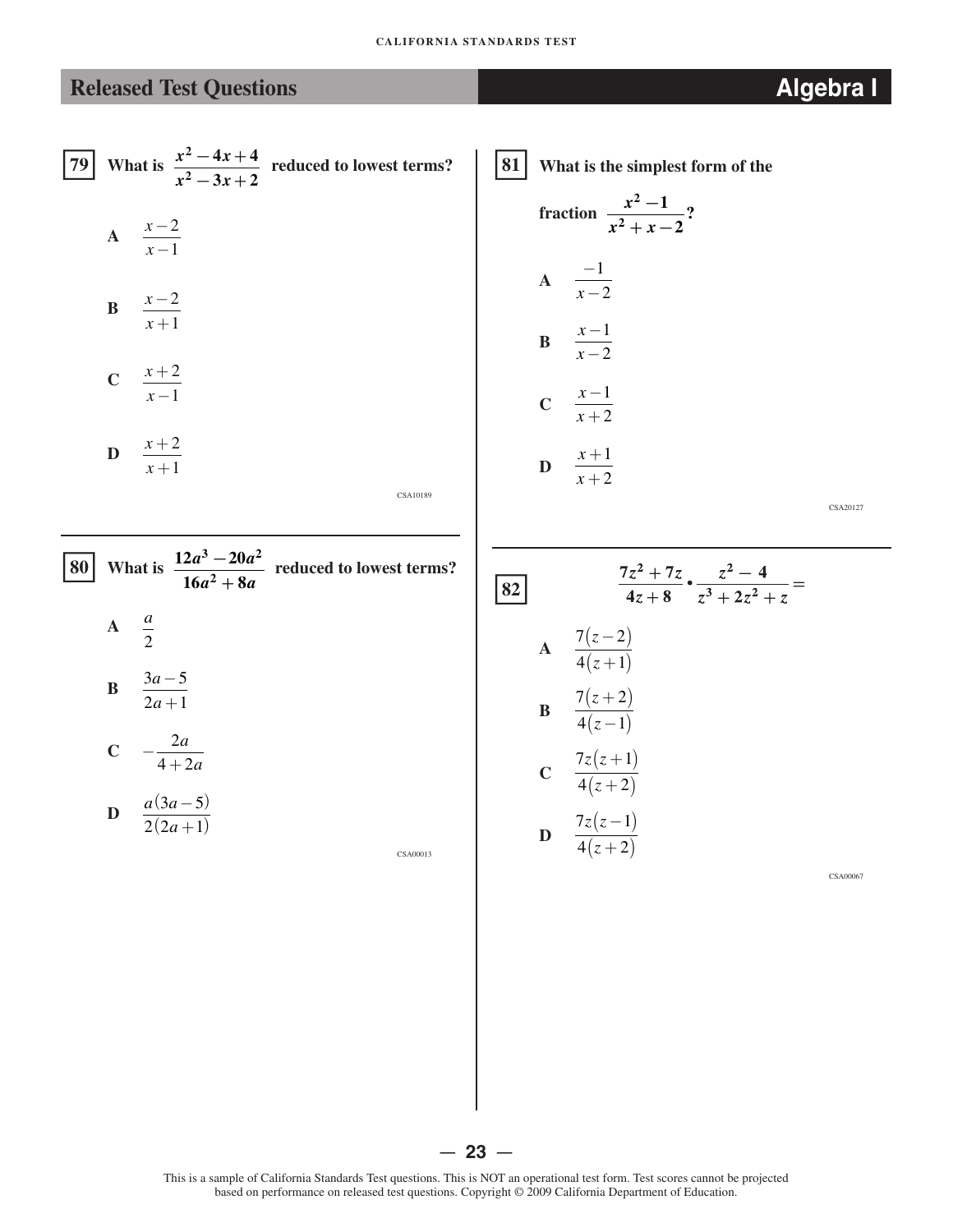### **CALIFORNIA STANDARDS TEST**

## **Algebra I**

|  | <b>Released Test Questions</b> |
|--|--------------------------------|
|  |                                |

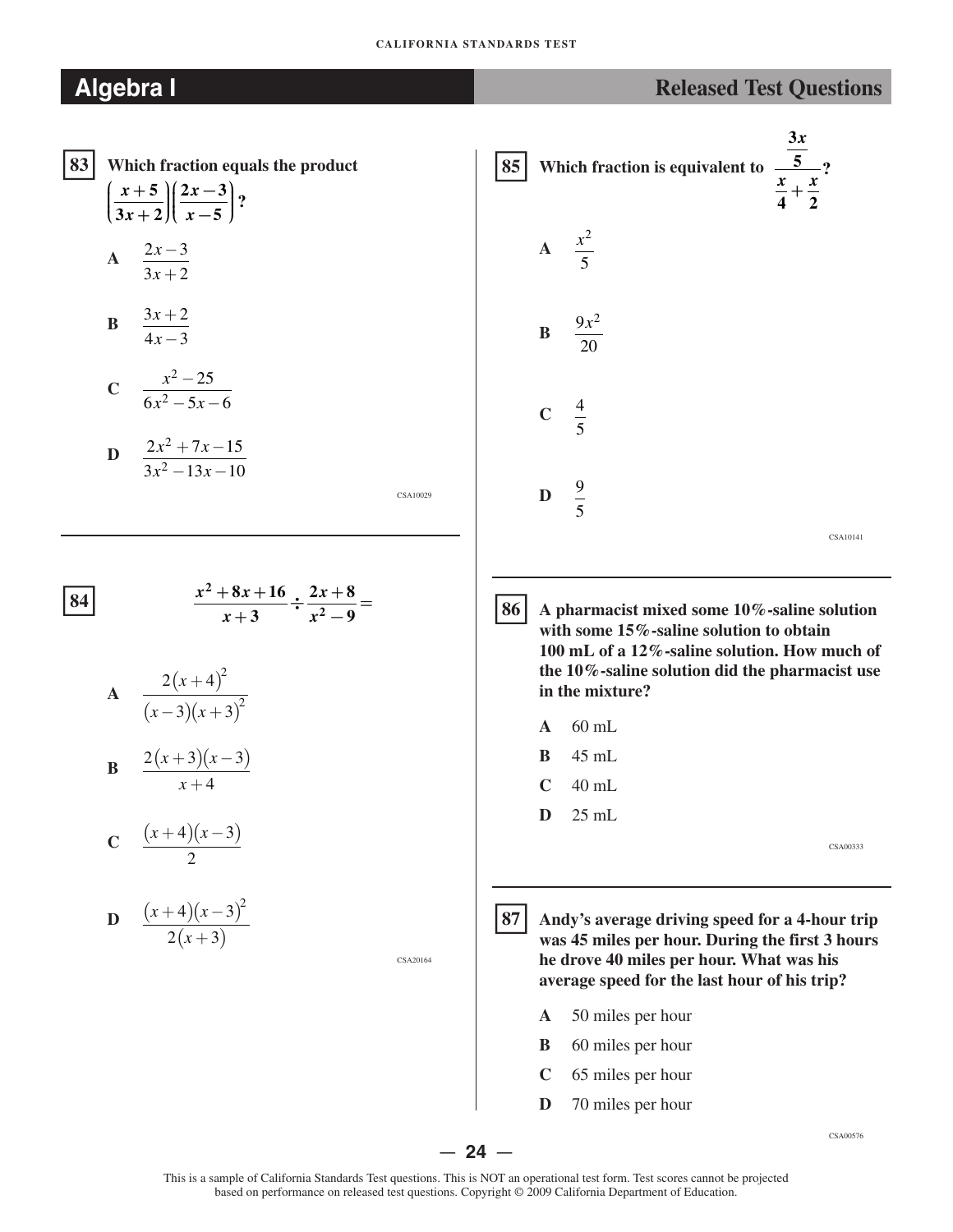� **91** 

## **Released Test Questions** *Algebra I* **<b>Algebra I**

- 88 **88 One pipe can fill a tank in 20 minutes, while another takes 30 minutes to fill the same tank. How long would it take the two pipes together to fill the tank?** 
	- **A** 50 min
	- **B** 25 min
	- **C** 15 min
	- **D** 12 min

89

**89 Two airplanes left the same airport traveling in opposite directions. If one airplane averages 400 miles per hour and the other airplane averages 250 miles per hour, in how many hours will the distance between the two planes be 1625 miles?** 

- **A** 2.5
- **B** 4
- **C** 5
- **D** 10.8

CSA10055

CSA00161

- $90<sup>1</sup>$ Lisa will make punch that is 25% fruit juice by **adding pure fruit juice to a 2-liter mixture that is 10% pure fruit juice. How many liters of pure fruit juice does she need to add?** 
	- **A** 0.4 liter
	- **B** 0.5 liter
	- **C** 2 liters
	- **D** 8 liters

CSA10186

**Jena's Vacation** 

| <b>Miles Traveled</b>         |      |    | 600   450   300   960 |
|-------------------------------|------|----|-----------------------|
| <b>Gallons of Gasoline</b> 20 | - 15 | 10 |                       |

**Jena's car averaged 30 miles per gallon of gasoline on her trip. What is the value of** *x* **in gallons of gasoline?** 

- **A** 32
- **B** 41

**C** 55

**D** 80

CSA10064

### $92$

**92 Which relation is a function?** 

- **A**  $\{(-1, 3), (-2, 6), (0, 0), (-2, -2)\}$
- **B**  $\{(-2, -2), (0, 0), (1, 1), (2, 2)\}$
- **C**  $\{(4, 0), (4, 1), (4, 2), (4, 3)\}$
- **D**  $\{(7, 4), (8, 8), (10, 8), (10, 10)\}$

CSA10070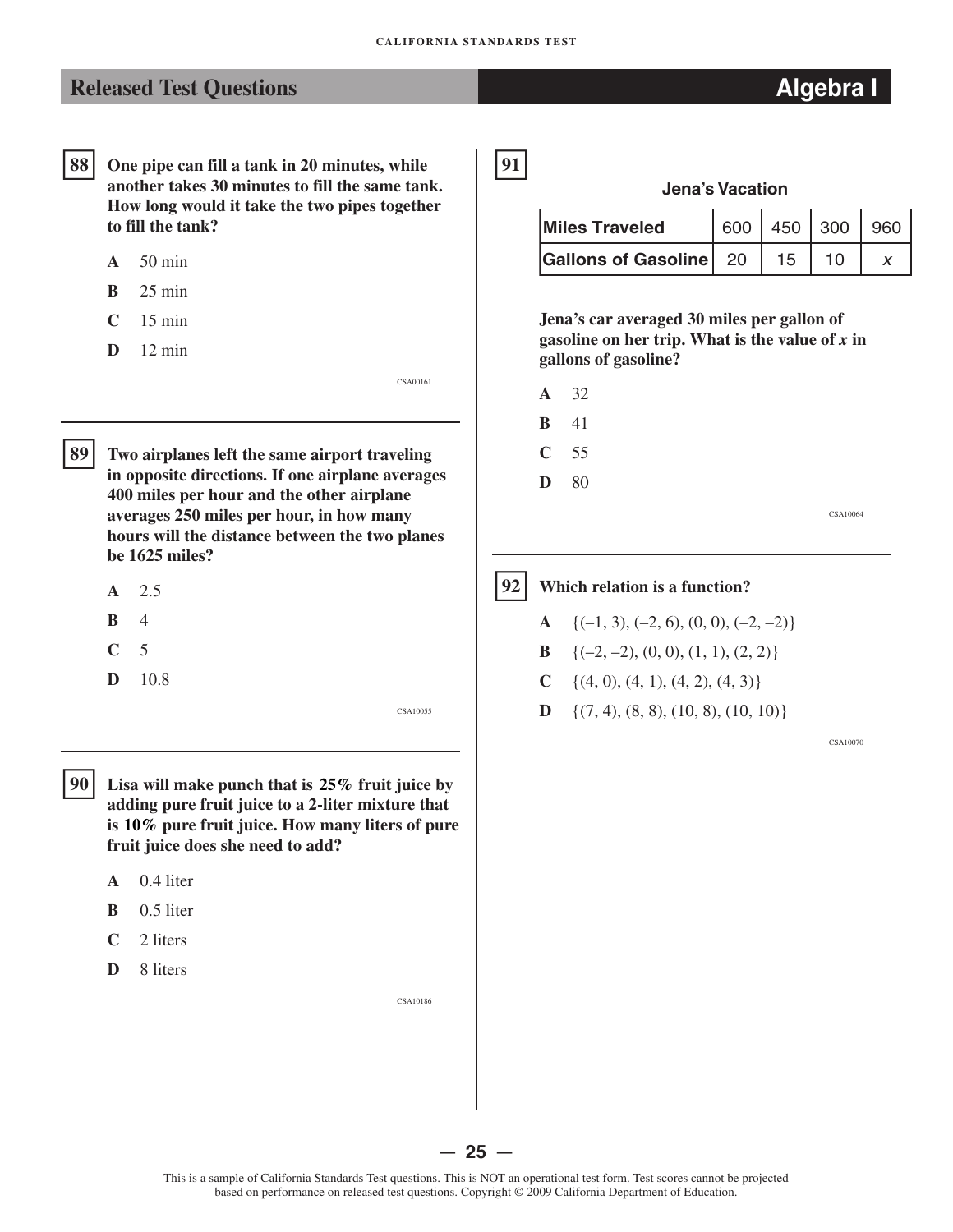**B** 

**C** 

|   | <b>Input</b> | <b>Output</b> |
|---|--------------|---------------|
|   |              | 2             |
| A | 2            | 2             |
|   | 3            | 3             |
|   |              | з             |

| <b>Input</b> | <b>Output</b> |
|--------------|---------------|
| 2            | հ             |
| 2            | 5             |
| 6            | 4             |
| հ            | ٩             |

| <b>Input</b> | <b>Output</b> |
|--------------|---------------|
|              | 2             |
| 2            | 4             |
| 4            | 6             |
|              | $\mathsf{R}$  |

|   | <b>Input</b> | Output |
|---|--------------|--------|
|   |              |        |
| D |              | 2      |
|   |              | 3      |
|   |              |        |

**94 For which equation graphed below are** *all* **the**  *y***-values negative?** 



CSA10071

This is a sample of California Standards Test questions. This is NOT an operational test form. Test scores cannot be projected based on performance on released test questions. Copyright © 2009 California Department of Education.

— **26** —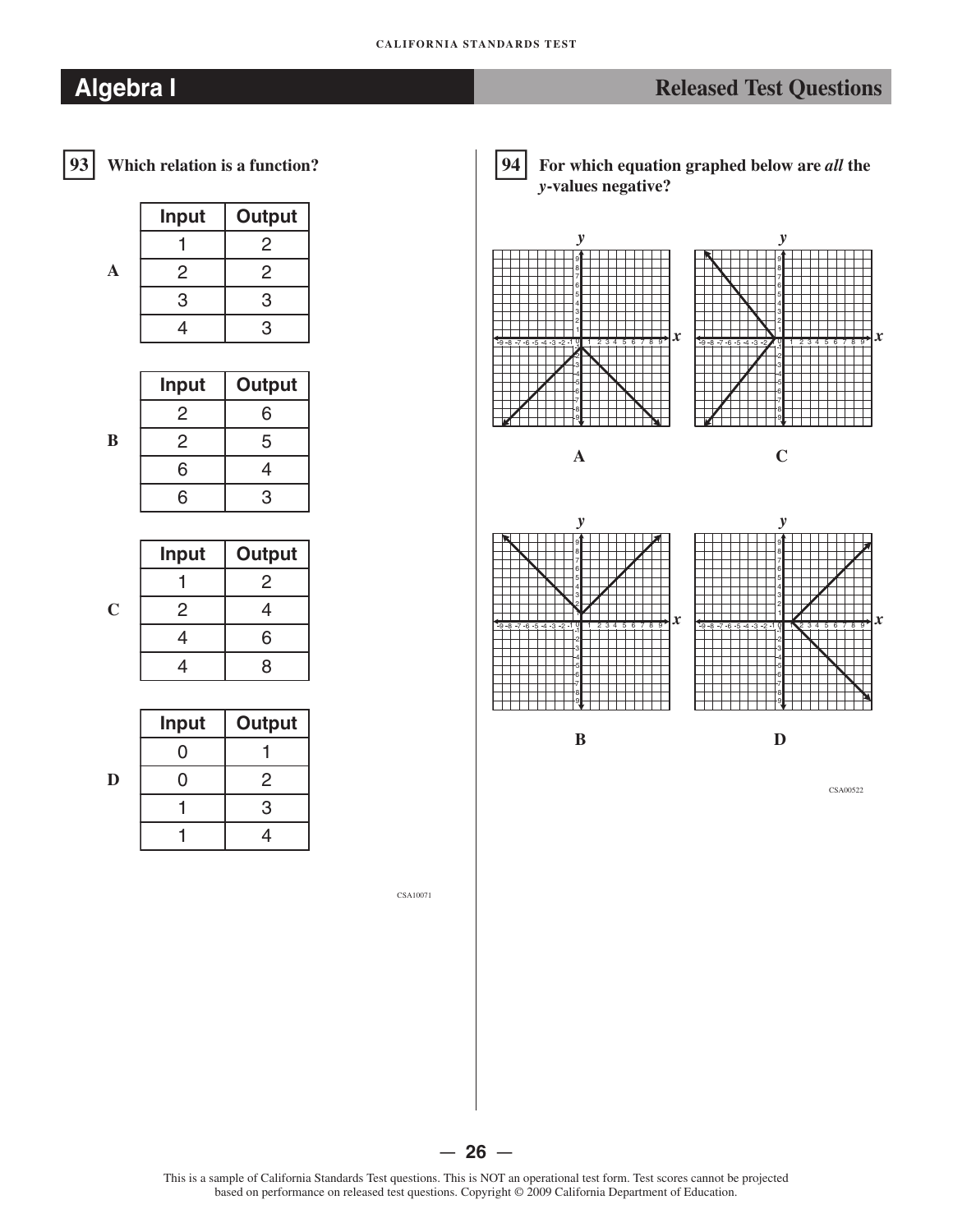$95$ **95 What is the domain of the function shown on the graph below?** 



- $\mathbf{A} \quad \{-1, -2, -3, -4\}$
- **B**   $\{-1, -2, -4, -5\}$
- **C**   $\{1, 2, 3, 4\}$
- **D**  $\{1, 2, 4, 5\}$

CSA10072

 $-27 -$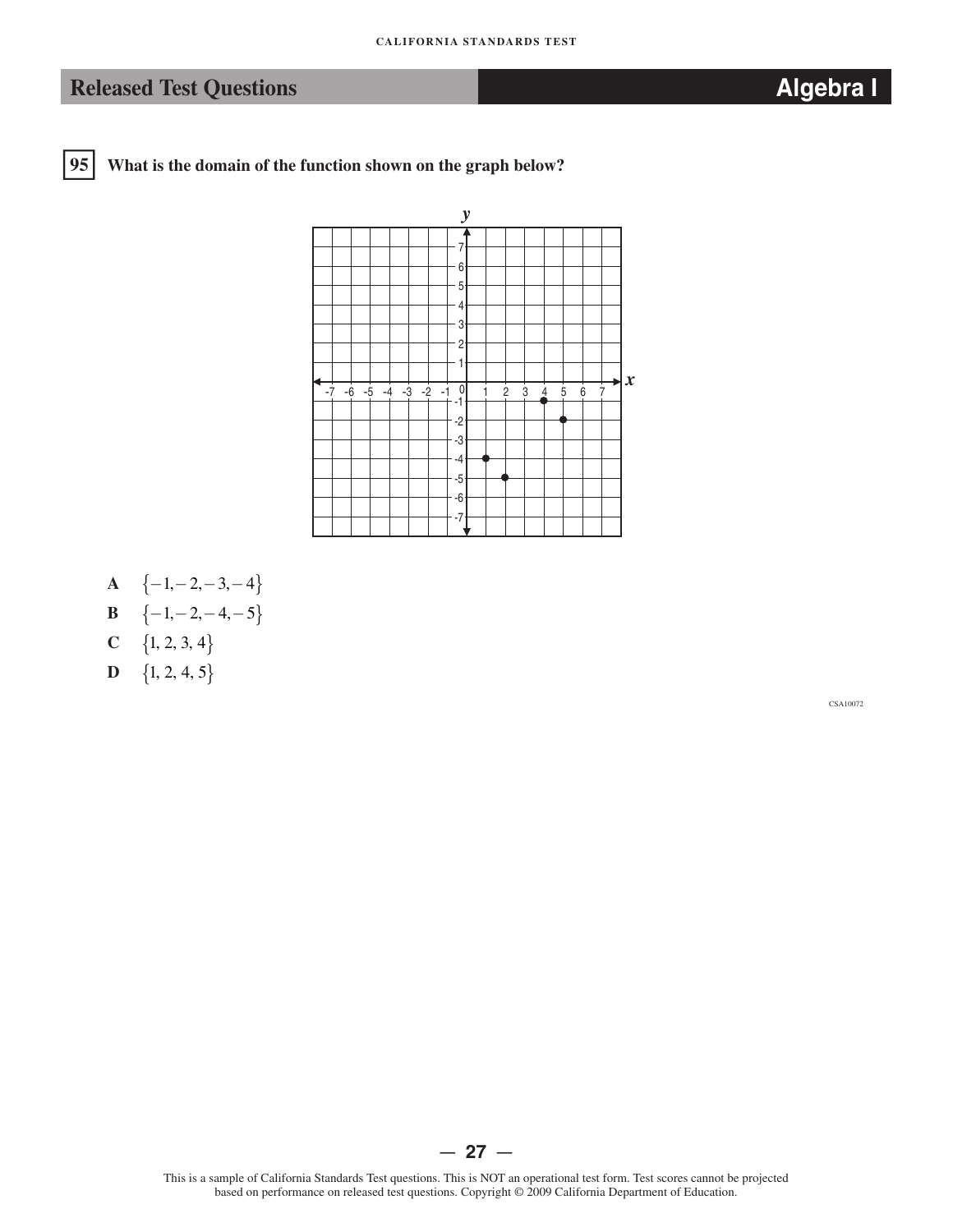

**96 Which of the following graphs represents a relation that is** *not* **a function of** *x***?** 



— **28** —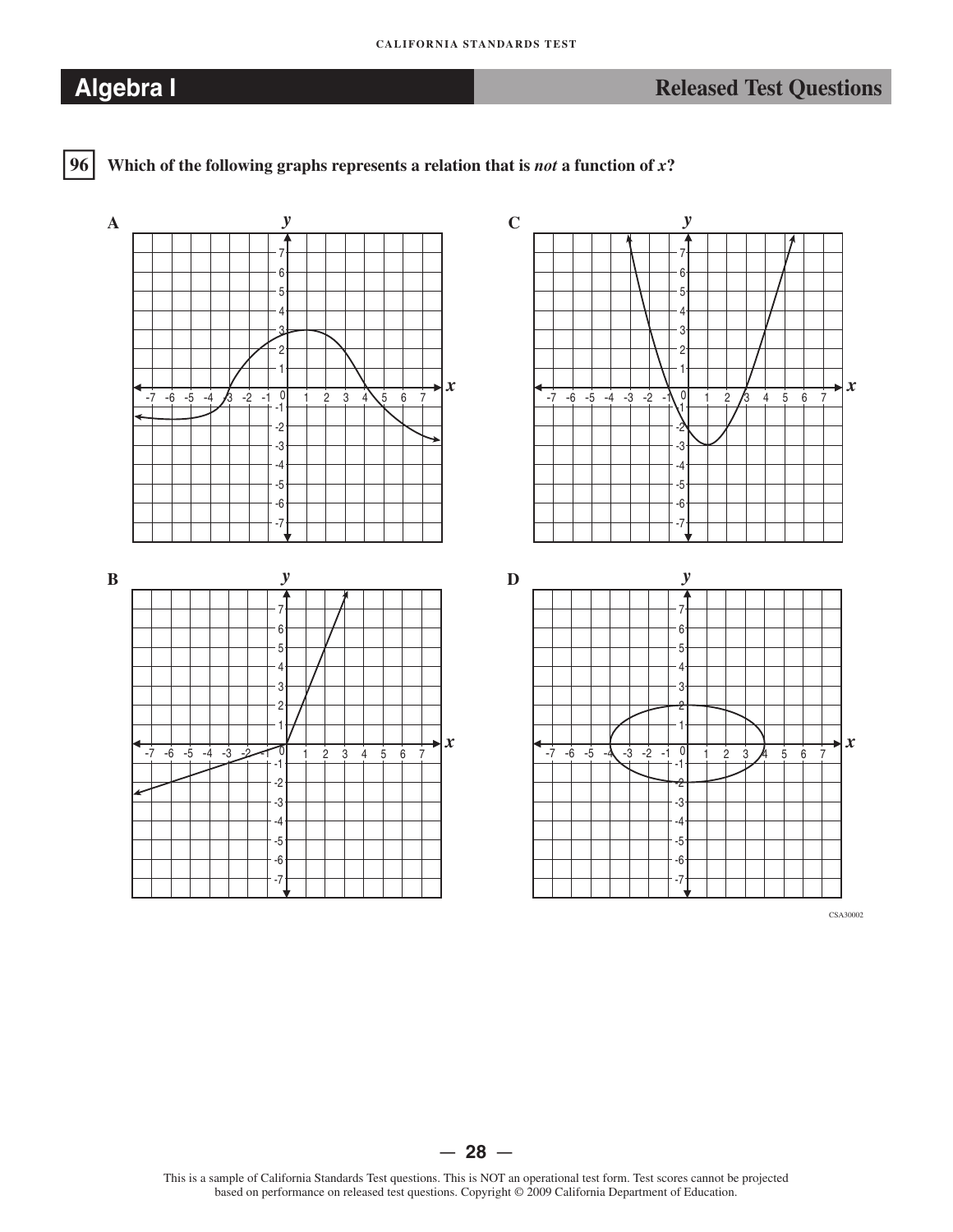| <b>Question Number</b> | <b>Correct Answer</b> | <b>Standard</b> | <b>Year of Release</b> |
|------------------------|-----------------------|-----------------|------------------------|
| $\mathbf{1}$           | $\cal C$              | $1.1\,$         | 2006                   |
| $\overline{2}$         | $\boldsymbol{A}$      | $1.1\,$         | 2008                   |
| $\mathfrak{Z}$         | $\boldsymbol{B}$      | $2.0\,$         | 2003                   |
| $\overline{4}$         | $\boldsymbol{B}$      | 2.0             | 2005                   |
| $\mathfrak{S}$         | $\boldsymbol{B}$      | $2.0\,$         | 2006                   |
| 6                      | $\boldsymbol{D}$      | $2.0\,$         | 2007                   |
| $\boldsymbol{7}$       | $\cal C$              | 3.0             | 2003                   |
| 8                      | $\boldsymbol{D}$      | 3.0             | 2004                   |
| 9                      | $\boldsymbol{A}$      | $4.0\,$         | 2003                   |
| 10                     | $\cal C$              | 4.0             | 2005                   |
| 11                     | $\boldsymbol{B}$      | 4.0             | 2008                   |
| 12                     | $\boldsymbol{B}$      | 5.0             | 2003                   |
| 13                     | $\boldsymbol{B}$      | 5.0             | 2004                   |
| 14                     | $\overline{C}$        | 5.0             | 2004                   |
| 15                     | $\cal C$              | 5.0             | 2006                   |
| 16                     | $\boldsymbol{B}$      | 5.0             | 2007                   |
| 17                     | $\boldsymbol{A}$      | 5.0             | 2007                   |
| 18                     | $\cal B$              | 5.0             | 2008                   |
| 19                     | $\boldsymbol{D}$      | 24.1            | 2004                   |
| 20                     | $\boldsymbol{D}$      | 24.2            | 2006                   |
| 21                     | $\boldsymbol{D}$      | 24.2            | 2007                   |
| $22\,$                 | $\boldsymbol{A}$      | 24.3            | 2005                   |
| 23                     | $\boldsymbol{B}$      | 25.1            | 2005                   |
| 24                     | $\boldsymbol{B}$      | 25.2            | 2006                   |
| 25                     | $\cal C$              | 25.3            | 2005                   |
| 26                     | $\cal C$              | 6.0             | 2003                   |
| 27                     | $\cal D$              | $6.0\,$         | 2004                   |
| 28                     | $\boldsymbol{A}$      | 6.0             | 2006                   |
| 29                     | $\boldsymbol{A}$      | 6.0             | 2007                   |
| 30                     | $\boldsymbol{B}$      | 6.0             | 2007                   |
| 31                     | $\boldsymbol{A}$      | 6.0             | 2008                   |
| 32                     | $\boldsymbol{D}$      | 6.0             | 2008                   |
| 33                     | $\cal C$              | $7.0\,$         | 2003                   |
| 34                     | $\boldsymbol{A}$      | $7.0\,$         | 2004                   |
| 35                     | $\cal C$              | $7.0\,$         | 2005                   |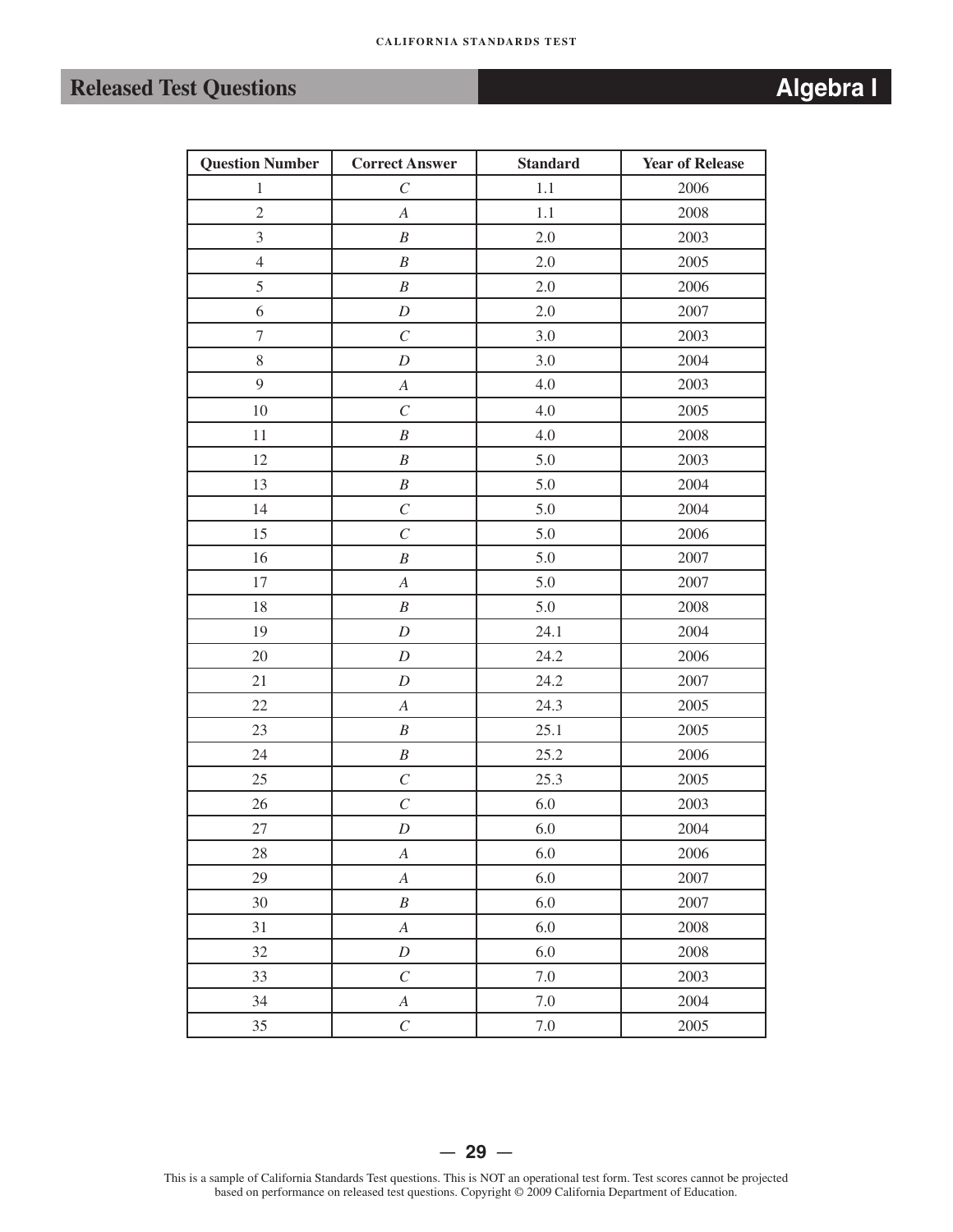# **Algebra I** *Released Test Questions Released Test Questions*

| <b>Question Number</b> | <b>Correct Answer</b> | <b>Standard</b> | <b>Year of Release</b> |
|------------------------|-----------------------|-----------------|------------------------|
| 36                     | $\cal C$              | $7.0\,$         | 2007                   |
| 37                     | $\overline{C}$        | $7.0\,$         | 2008                   |
| 38                     | $\boldsymbol{D}$      | 8.0             | 2003                   |
| 39                     | $\boldsymbol{A}$      | $8.0\,$         | 2004                   |
| 40                     | $\cal C$              | 9.0             | 2003                   |
| 41                     | $\boldsymbol{D}$      | 9.0             | 2004                   |
| 42                     | $\boldsymbol{D}$      | 9.0             | 2006                   |
| 43                     | $\boldsymbol{A}$      | 9.0             | 2006                   |
| 44                     | $\boldsymbol{A}$      | 9.0             | 2007                   |
| 45                     | $\boldsymbol{D}$      | 9.0             | 2008                   |
| 46                     | $\boldsymbol{B}$      | 9.0             | 2008                   |
| 47                     | $\boldsymbol{B}$      | 10.0            | 2004                   |
| 48                     | $\boldsymbol{D}$      | 10.0            | 2005                   |
| 49                     | $\boldsymbol{A}$      | 10.0            | 2006                   |
| 50                     | $\boldsymbol{A}$      | 10.0            | 2006                   |
| 51                     | $\cal B$              | 10.0            | 2007                   |
| 52                     | $\cal C$              | 10.0            | 2008                   |
| 53                     | $\overline{C}$        | 11.0            | 2003                   |
| 54                     | $\cal B$              | 11.0            | 2004                   |
| 55                     | $\boldsymbol{A}$      | 11.0            | 2005                   |
| 56                     | $\boldsymbol{B}$      | 11.0            | 2007                   |
| 57                     | $\boldsymbol{A}$      | 14.0            | 2004                   |
| 58                     | $\cal C$              | 14.0            | 2005                   |
| 59                     | $\mathcal{C}_{0}^{0}$ | 14.0            | 2005                   |
| 60                     | $\boldsymbol{B}$      | 14.0            | 2006                   |
| 61                     | $\boldsymbol{D}$      | 14.0            | 2007                   |
| 62                     | $\boldsymbol{D}$      | 14.0            | 2008                   |
| 63                     | D                     | 19.0            | 2003                   |
| 64                     | $\boldsymbol{A}$      | 19.0            | 2005                   |
| 65                     | $\cal C$              | 20.0            | 2003                   |
| 66                     | $\cal C$              | 20.0            | 2005                   |
| 67                     | $\boldsymbol{D}$      | 20.0            | 2005                   |
| 68                     | $\cal C$              | 20.0            | 2008                   |
| 69                     | $\cal C$              | 21.0            | 2003                   |
| $70\,$                 | $\boldsymbol{B}$      | 21.0            | 2006                   |

This is a sample of California Standards Test questions. This is NOT an operational test form. Test scores cannot be projected based on performance on released test questions. Copyright © 2009 California Department of Education.

 $-30 -$